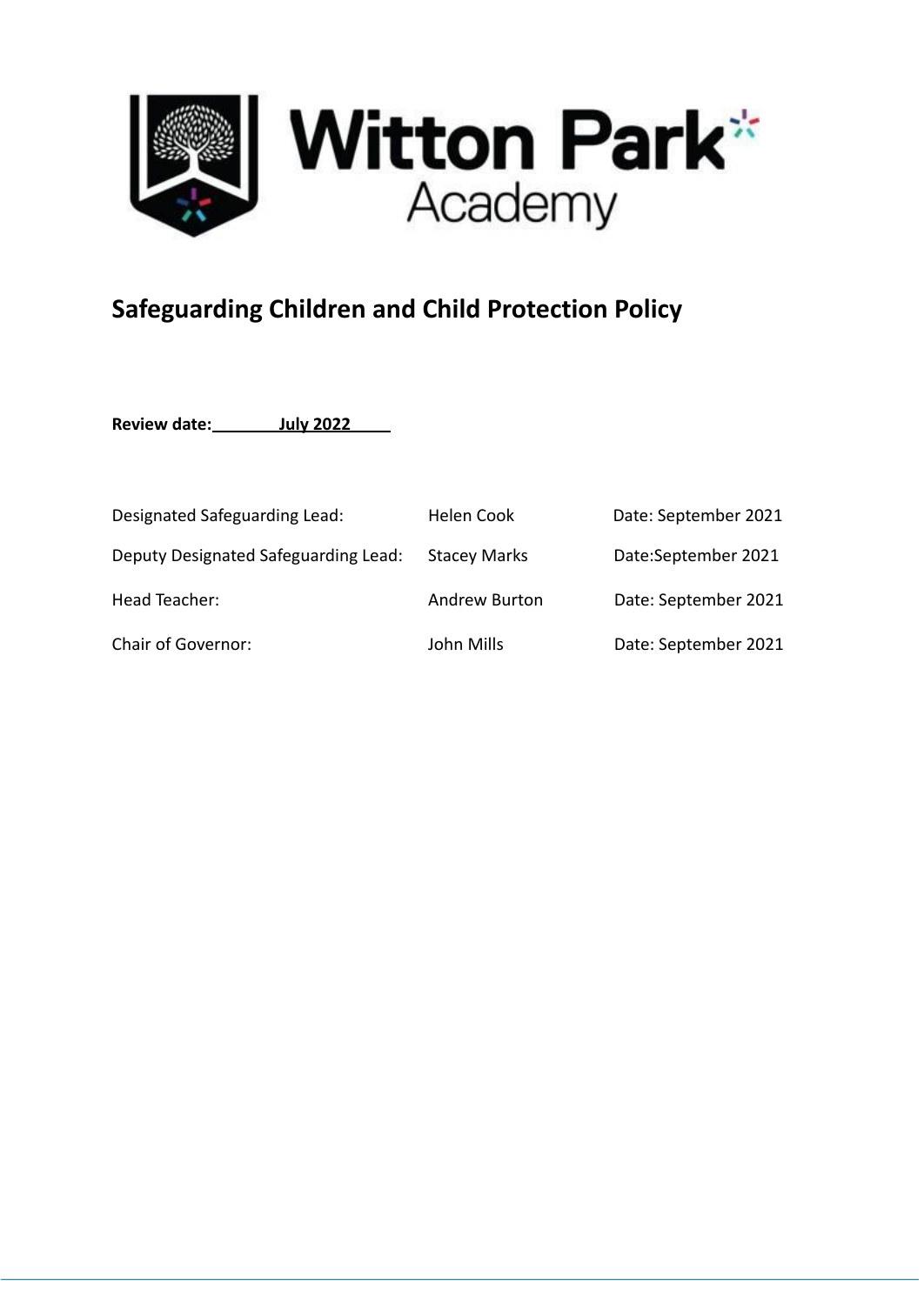| The Designated Safeguarding Lead                                           | Helen               |
|----------------------------------------------------------------------------|---------------------|
| is.                                                                        | Cook                |
| Contact email:                                                             | tel: (01254)        |
| hcook@wittonnark.org.uk                                                    | 264551              |
| The Deputy Designated Safeguarding Lead                                    | Stacey              |
| is.                                                                        | Marks               |
| Contact email:                                                             | tel: (01254)        |
| emarke@wittonnark.org.uk                                                   | 264551              |
| The nominated Safeguarding and Child Protection                            | John                |
| Governor is                                                                | Mills               |
| The Head                                                                   | Andrew              |
| Teacher is:                                                                | Rurton              |
| Contact email:                                                             | tel: (01254)        |
| aburton@wittonnark.org.uk                                                  | 264551              |
| The LADO for Blackburn with Darwen                                         | Megan               |
| iς٠                                                                        | Dumnleton           |
| Contact email: megan.dumpleton@blackburn.gov.uk                            | tel: (02154) 585184 |
| Blackburn with Darwen - Children's Advice and Duty Service (CADS): (01254) |                     |
| 666400 Blackburn with Darwen - Emergency Duty Team (out of office hours):  |                     |
| (01254) 587547                                                             |                     |

# **Witton Park Academy Safeguarding Policy Contents**

|     |                                                                | Page |
|-----|----------------------------------------------------------------|------|
| 1.  | Scope                                                          | 3    |
| 2.  | Children who may be particularly vulnerable                    | 4    |
| 3.  | Roles and Responsibilities                                     | 5    |
| 4.  | Recognising and responding to Safeguarding Concerns            | 8    |
| 5.  | <b>Specific Safeguarding Circumstances</b>                     | 12   |
| 6.  | Support for those involved in a child protection issue         | 16   |
| 7.  | Safer Recruitment                                              | 16   |
| 8.  | Allegations of abuse                                           | 18   |
| 9.  | Confidentiality, Information Sharing & Record Keeping          | 19   |
| 10. | Policies that offer additional safeguarding information/links: | 20   |
| 11. | Appendix A: Pan-Lancashire Continuum of Need                   | 21   |
| 12. | Appendix B: Suggested Single Central Record Template           | 23   |
| 13. | Appendix C: Safeguarding processes during COVID-19             | 24   |
| 14. | Appendix D: Safeguarding arrangements for Remote Learning      | 26   |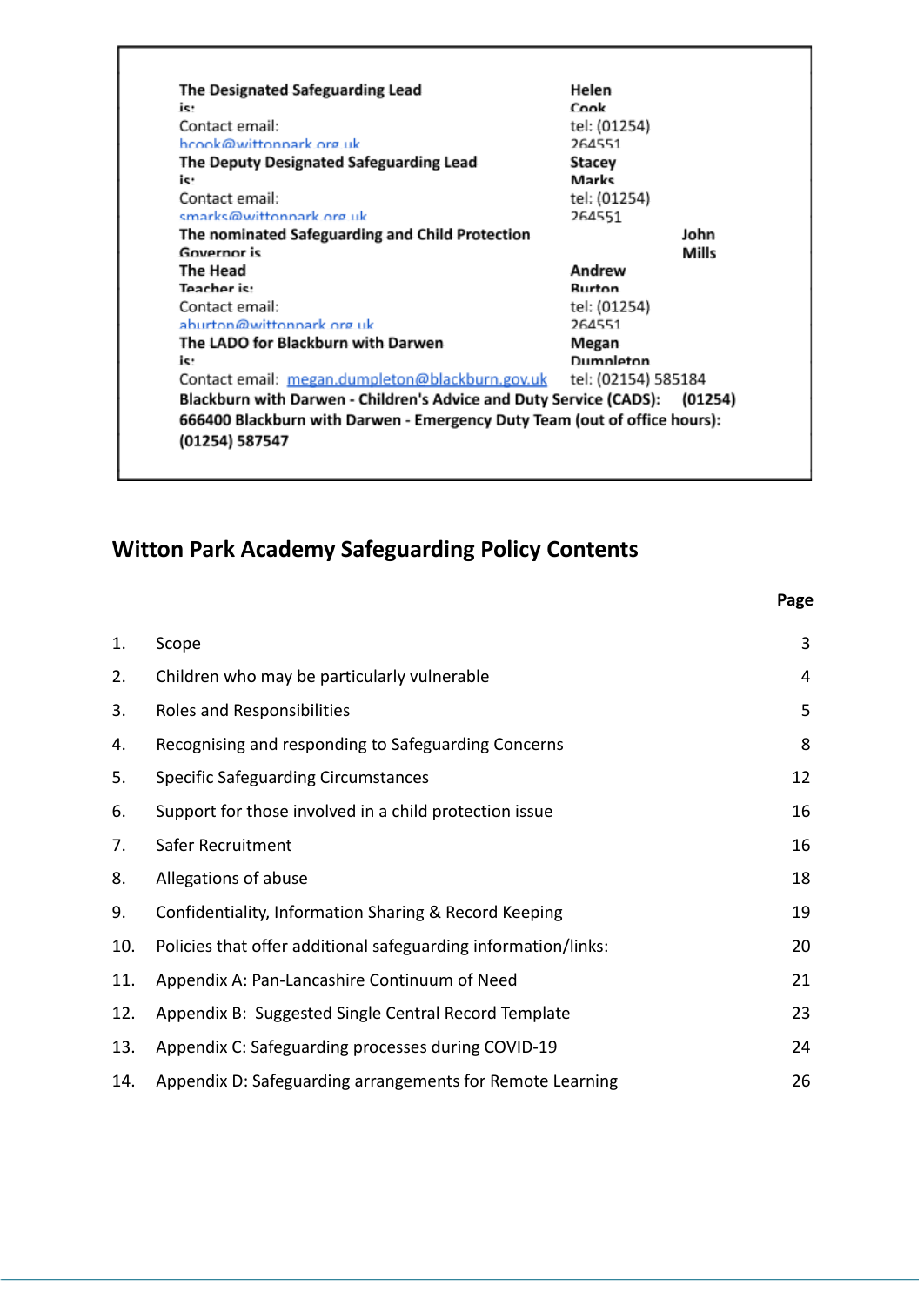## <span id="page-2-0"></span>**1. Scope**

Safeguarding and promoting the welfare of children is everybody's responsibility.

We recognise our moral and statutory responsibility to safeguard and promote the welfare of all pupils at Witton Park Academy and endeavour to provide a safe and welcoming environment where children are respected and valued.

Safeguarding and promoting the welfare of children refers to the process of protecting children from maltreatment, preventing the impairment of health or development, ensuring that children grow up in circumstances consistent with the provision of safe and effective care and taking action to enable all children to have the best outcomes<sup>1</sup>:

- The school's responsibility to safeguard and promote the welfare of children is of paramount importance and everyone's responsibility
- Safer children make more successful learners
- Representatives of the whole-school community of pupils, parents/carers, staff and governors will be involved in policy development and review
- Policies will be reviewed at least annually to ensure their currency and effectiveness
- We endeavour to provide a safe and welcoming environment where children are respected and valued

Where it is believed that a child is at risk of or is suffering significant harm, the school will follow the procedures set out by our local Safeguarding Children Partnership arrangements. [https://panlancashirescb.proceduresonline.com/chapters/contents.html#ind\\_cases](https://panlancashirescb.proceduresonline.com/chapters/contents.html#ind_cases)

**Prevention and early support:** Witton Park Academy is committed to early help and identification of unmet needs and vulnerabilities. The school works in partnership with other agencies to promote the welfare of pupils and keep children safe. We recognise that effective safeguarding systems are those which:

- − Put the child's needs first;
- − Provide children with a voice;
- − Promote identification of early help;
- − Encourage multi-agency working and sharing of information.

Early support and intervention to address unmet needs can be either single agency (such as within school) or multi-agency as part of the Child and Family (CAF) assessment and plan. All staff who are in positions to assess a child's needs should be aware of the CAF process and how to support a child/ family using this process. They should also be aware of and undertake the role of Lead Professional appropriately.

Our overall response will be in accordance with Working Well with Children and Families in Lancashire, which sets out the principles by which practitioners in Blackburn with Darwen, Blackpool and Lancashire will work with children and families. It includes levels of need which assist all those whose work brings them into contact with children, young people and their families (including the unborn child) to identify the level of help and protection required to ensure children grow up in circumstances that achieve their best outcomes. (see Appendix A).

<sup>&</sup>lt;sup>1</sup> Working Together to Safeguard Children 2018 & Keeping Children Safe in Education 2021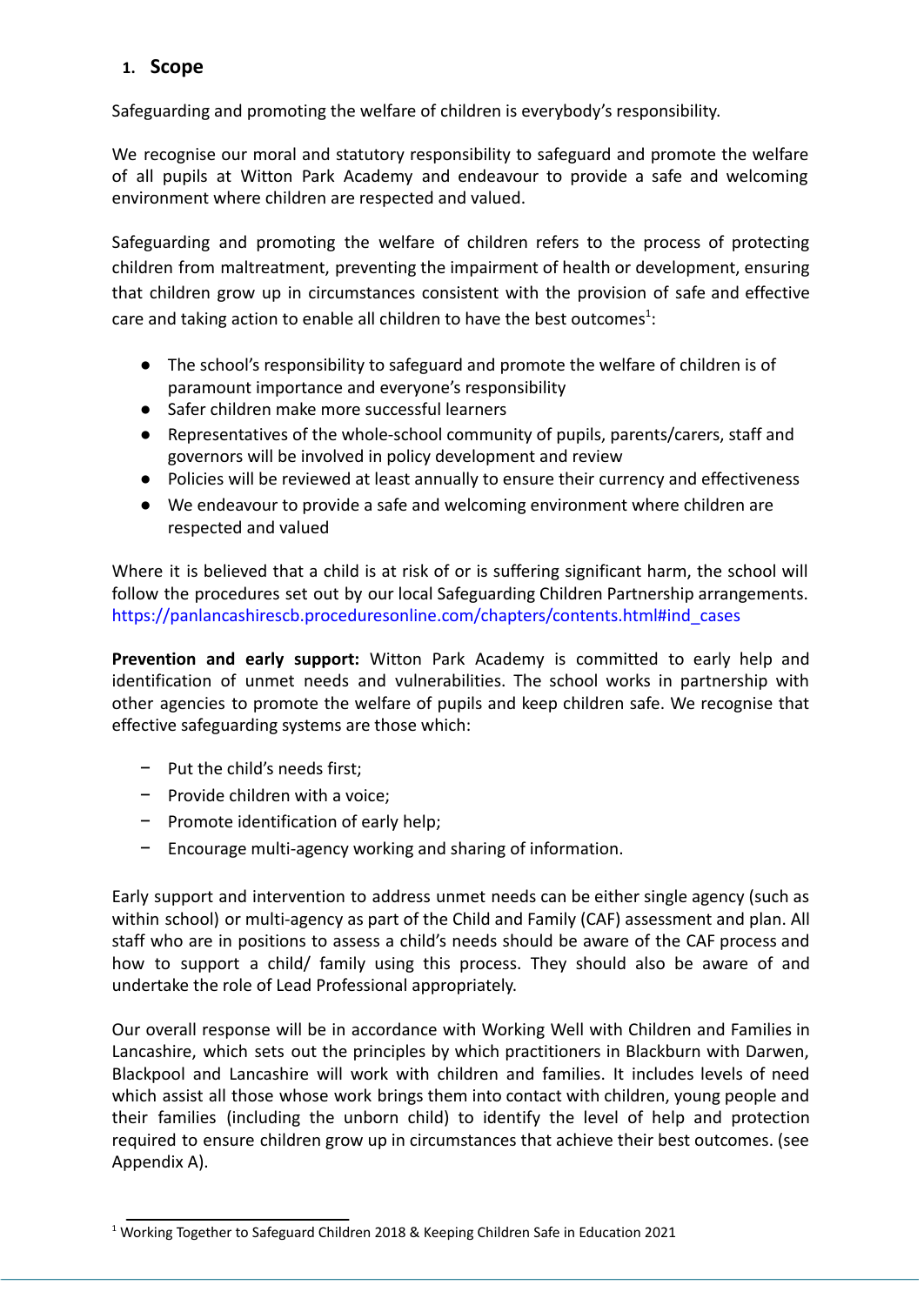#### **Child Protection:**

Where it is believed that a child is at risk of or is suffering significant harm, the school will follow the procedures set out by our local Safeguarding Children Partnership arrangements as identified on Page 9 of this policy.

[https://panlancashirescb.proceduresonline.com/chapters/contents.html#ind\\_cases](https://panlancashirescb.proceduresonline.com/chapters/contents.html#ind_cases)

- To provide all staff with the necessary information to enable them to meet their child protection responsibilities
- To ensure consistent good practice
- To demonstrate the school's commitment with regard to child protection to pupils, parents and other partners
- To contribute to the school's safeguarding portfolio

**Protection:** All staff and volunteers are trained to recognise and respond to child protection issues such as abuse and neglect. All staff and volunteers are expected to be vigilant and must act quickly when they suspect a child is suffering, or is likely to suffer harm.

**Staff** refers to all those working for or on behalf of the school, full time or part time, in either a paid or voluntary capacity.

**Child** refers to all young people who have not yet reached their 18th birthday.

**Parent/Carer** refers to birth parents and other adults who are in a parenting role, for example step-parents, foster carers and adoptive parents or legal guardian

**Vulnerable Adults** refers to adults who are parents or carers who have care and support needs who may also be at risk of abuse and neglect. The school will ensure they follow procedures outlined by the Local Safeguarding Adult Board [www.lsab.org.uk](http://www.lsab.org.uk/) and seek advice from the **Adult Safeguarding Team** on **01254 585949**

**Children's Safeguarding Assurance Partnership (CSAP)** refers to the combined partnership arrangements (replacing LSCBs) between Blackburn with Darwen, Blackpool and Lancashire Local Authorities, Health and Lancashire Constabulary that support and enable local organisations to work together in a system that delivers positive outcomes and working relationships (as identified in **Working Together to [Safeguard Children 2018](https://www.gov.uk/government/publications/working-together-to-safeguard-children--2)).**

## <span id="page-3-0"></span>**2. Children who may be particularly vulnerable**

It is vital that children receive the right help and support at the right time to address unmet needs and identify risks to prevent issues from escalating.

#### **To ensure that all of our pupils receive equal protection, we will give special consideration to children who are:**

- Disabled or have Special Educational Needs (with or without a Health Care Plan);
- Young carers
- Affected by Adverse Childhood Experiences such as parental substance misuse, adult mental ill health or domestic abuse;
- Asylum seekers;
- Regularly absent from school:
- Attending alternative provision or subject to a managed move;
- Living away from home (frequent movers);
- Vulnerable to being bullied, or engaging in bullying;
- Living in temporary accommodation;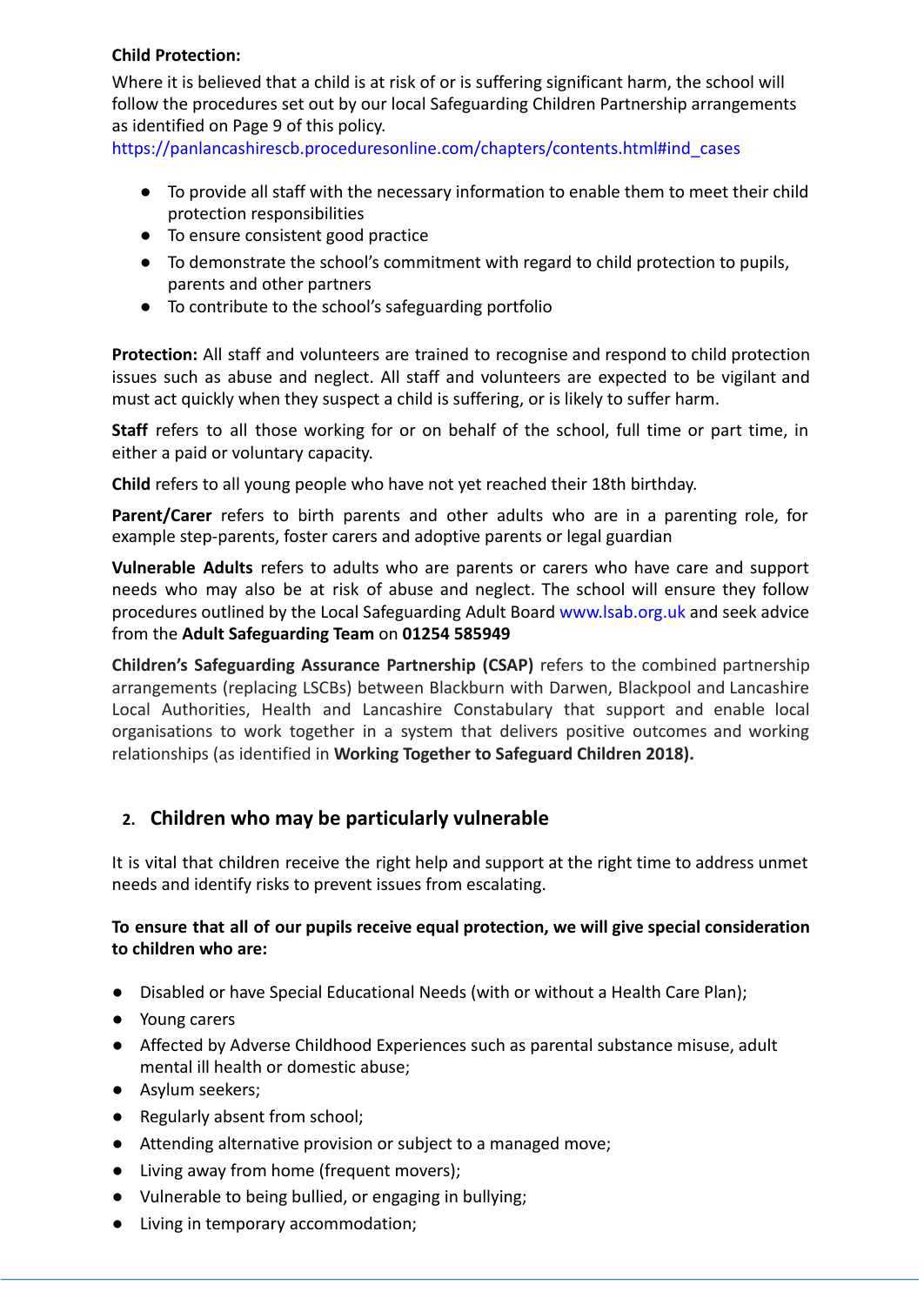● Living a transient lifestyle;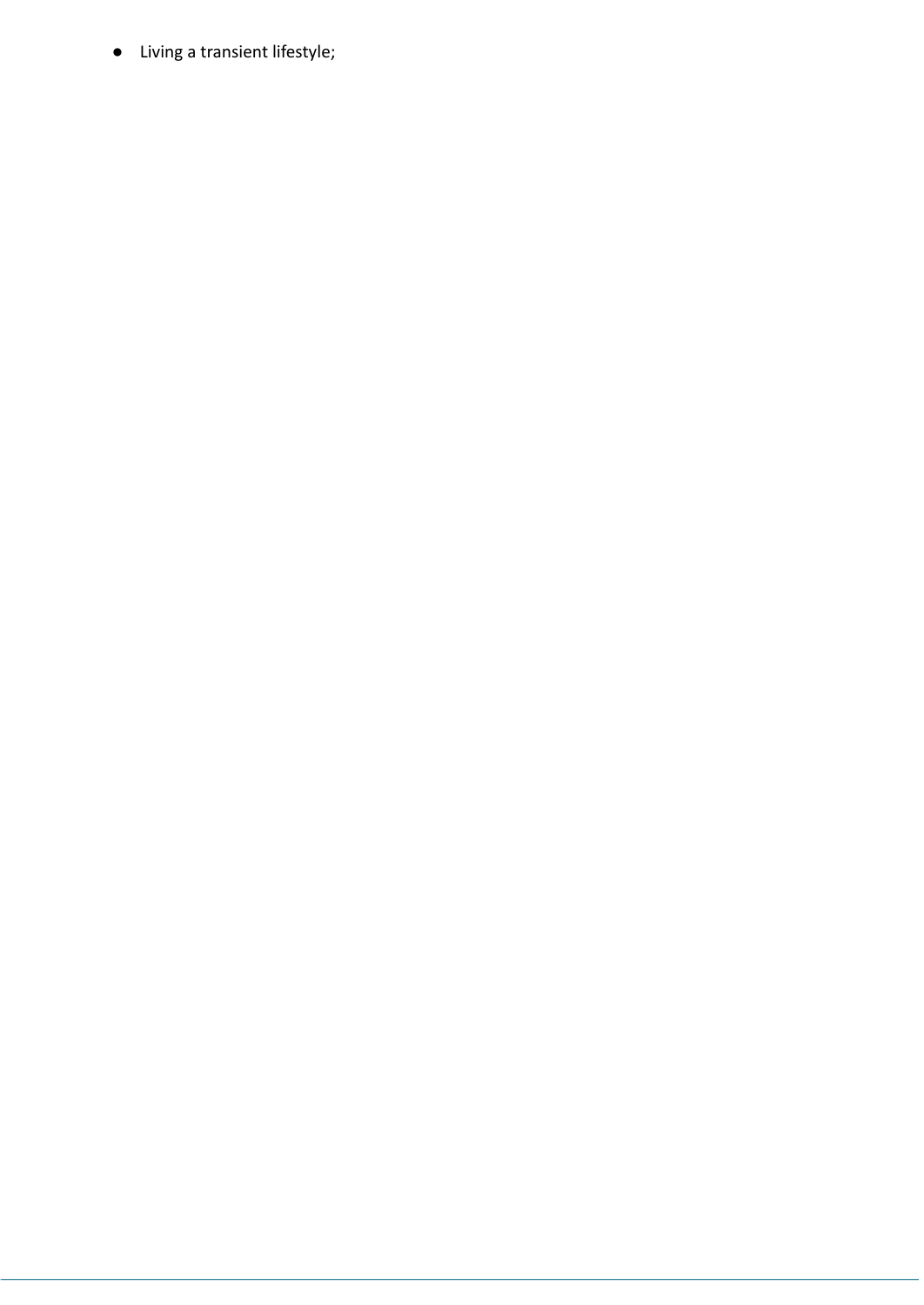- Living in chaotic and unsupportive home situations;
- Vulnerable to discrimination and maltreatment on the grounds of race, ethnicity, religion or sexuality;
- Involved directly or indirectly in prostitution or child trafficking;
- Speakers of another first language;
- Subject to a Child Protection Plan:
- Exhibiting any changing behaviours or risk taking behaviours that cause concerns;
- Children In Our Care/Care-experienced;
- Privately fostered.

Additional information is also available on Page 11 of this policy: **Specific Safeguarding Circumstances**

## <span id="page-5-0"></span>**3. Roles and Responsibilities**

#### **All staff (including governors):**

- Will have children's safeguarding training appropriate to their role and responsibility which is regularly updated. In addition, all staff members should receive at least annual updates which can be in the form of emails, bulletins, staff meetings/discussion and supervision;
- Should be aware of the signs of abuse and neglect;
- Should be aware of how to respond to specific safeguarding concerns as outlined in this policy;
- Have a responsibility to identify those children who may require early intervention support and what action to take to ensure they are supported appropriately;
- Have a responsibility to identify and respond to a child who is suffering or is likely to suffer significant harm (including online) and what action they must take, appropriate to their role;
- Must be aware of the importance of multi-agency partnership working and information sharing processes;
- Who work directly with children and can contribute to early support and safeguarding assessments must be aware of the risk sensible approach to safeguarding adopted in Blackburn with Darwen (BwD);
- Have a responsibility to provide a safe environment in which children can learn.

#### **The governing body will ensure that:**

- The school complies with their duties under legislation;
- All staff undergo safeguarding training (including online safety) on induction and at a minimum every 2 to 3 years' dependent upon their role;
- All school leaders and staff working directly with children read Part One of Keeping Children Safe in Education 2021
- This Safeguarding and Child Protection Policy is consistent with CSAP requirements, reviewed and updated annually and made available publicly (available on the school website);
- Safeguarding training commissioned and/or delivered internally is in line with advice from CSAP and/or the Department for Education;
- There are procedures in place for dealing with allegations of abuse made against members of staff including allegations made against the Headteacher and a nominated person is identified to liaise with the BwD Local Area Designated Officer (LADO);
- Policies adopted by the Governing Body are disseminated, followed and understood by all staff;
- A member of staff from the Senior Leadership Team is appointed to the role of Designated Safeguarding Lead (DSL);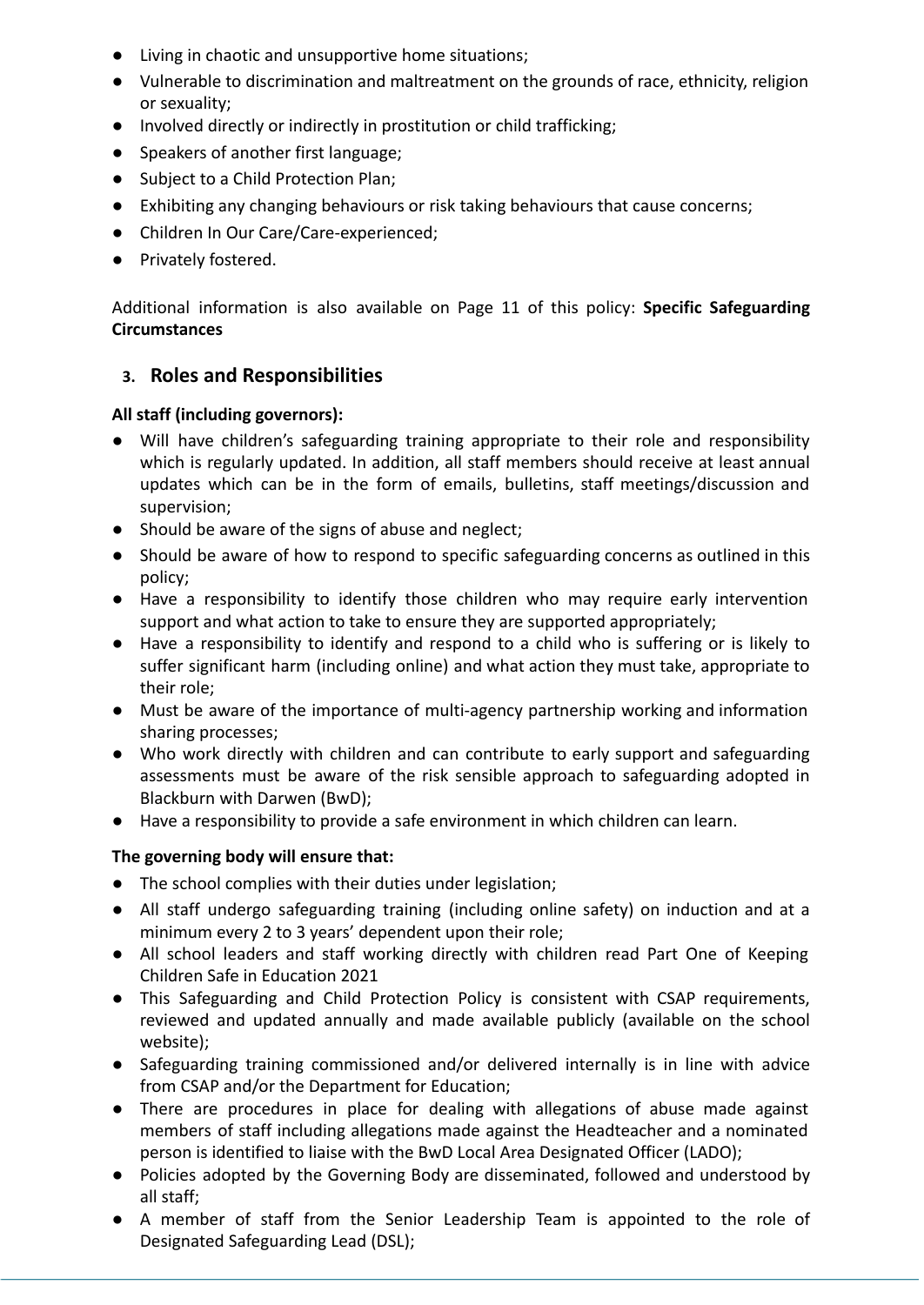- Children are taught about safeguarding (including online) through teaching and learning opportunities, as part of providing a broad and balanced curriculum;
- There are written recruitment and selection procedures that include the requirement for appropriate pre-employment checks and at least one person on any appointment panel has undertaken safer recruitment training;
- There are procedures in place to handle allegations of abuse of children against other children (see page 12);
- There are appropriate safeguarding responses to children who go missing from education, particularly on repeat occasions, to help identify the risk of abuse and neglect including sexual abuse or exploitation and to help prevent the risks of their going missing in the future; see page 11;
- The child's wishes and feelings are taken into account when determining what action to take and what services to provide to protect individual children through ensuring there are systems in place for children to express their views and give feedback;
- They recognise the importance of information sharing between professionals and the Local Authority;
- The school appoints a designated teacher to promote the educational achievement of children who are looked after and this person has appropriate training; and
- The school Online Safety Policy addresses the safety of children online and will ensure that appropriate filtering and monitoring systems are in place and effective, preventing access to inappropriate and/or illegal material.
- Ensure the school considers the safety of children in accessing inappropriate material when accessing the internet and that appropriate filtering and monitoring systems are in place.

#### **The Designated Safeguarding Lead (DSL):**

The Designated Safeguarding Lead will take lead responsibility for safeguarding and child protection (including Online Safety) and will ensure detailed, accurate and secure written records of concerns and referrals are kept.

The school will appoint one (or more) Deputy Designated Safeguarding Leads trained to the same level as the DSL, who will undertake those functions of the DSL in their absence. The DSL or Deputy DSL will always be available during school hours to discuss safeguarding concerns.

As identified in **Keeping Children Safe in [Education](https://www.gov.uk/government/publications/keeping-children-safe-in-education--2) 2021,** the responsibilities of the DSL include:

#### **Managing referrals:**

In line with School policy, the DSL is expected to:

- Refer cases of suspected abuse to the Children's Advice and Duty Service (CADS) as required
- Provide support to staff who make referrals to CADS
- Refer cases to the Channel Panel where there is a radicalisation concern as required
- Provide support to staff who make referrals to the Channel panel
- Refer cases where a person is dismissed or left due to risk/harm to a child to the Disclosure and Barring Service (DBS) as required; and
- Refer cases where a crime may have been committed to the Police as required

#### **Working with others**

The DSL is expected to: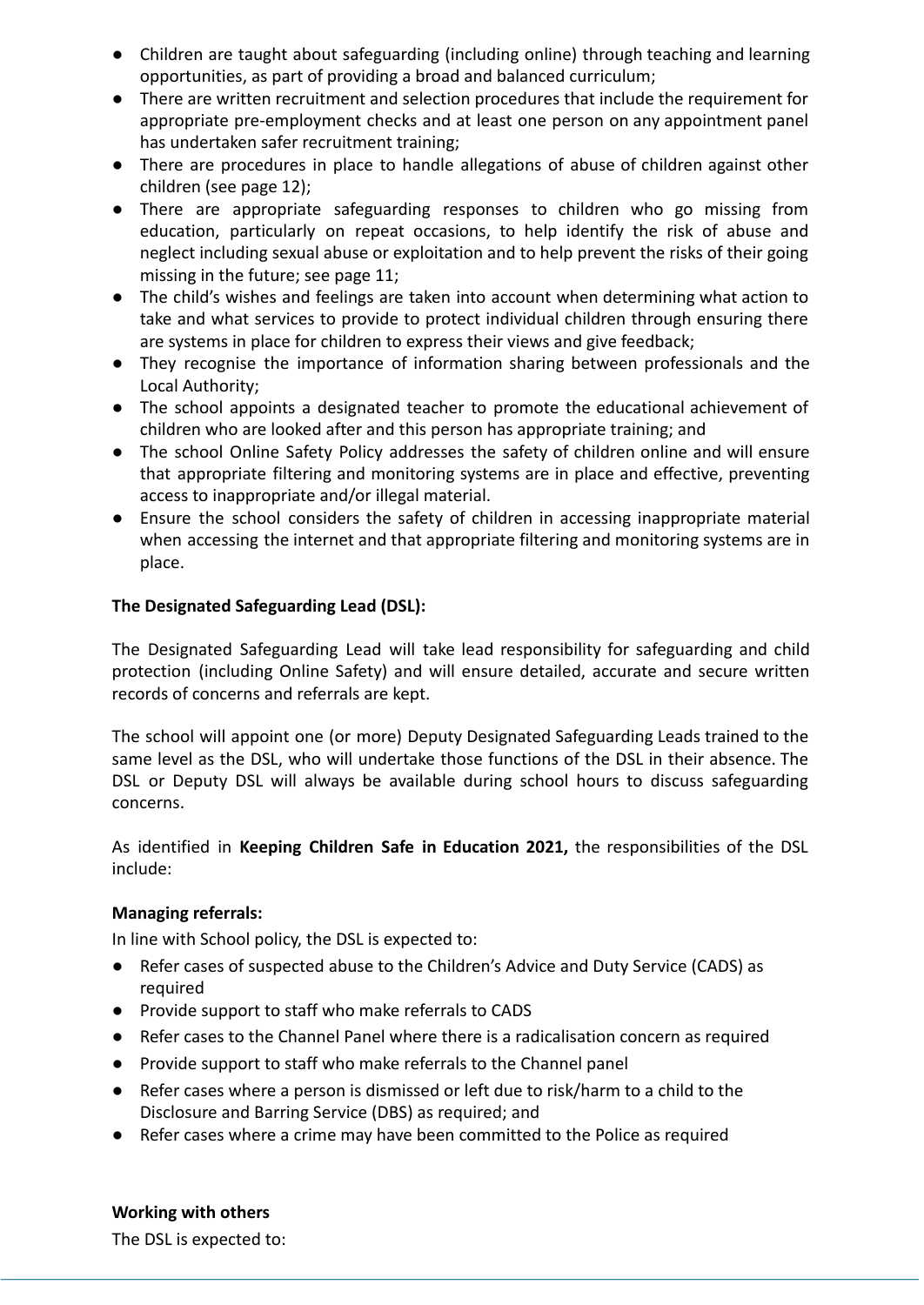- Act as a source of support, advice and expertise for all staff
- *●* Act as a point of contact with the safeguarding partners; no
- *●* Liaise with the headteacher (or principal) to inform them of issues or ongoing enquiries under Section 47 of the Children Act 1989 and police investigations;
- *●* Liaise with the Local Authority Designated Officer (LADO) for all cases involving a staff member;
- *●* Liaise with all staff on matters of safety and safeguarding when deciding whether to refer by liaising with relevant agencies;
- Liaise with the senior mental health lead where safeguarding concerns are linked to mental health
- Promote supportive engagement with parents and/or carers in safeguarding and promoting the welfare of children, including where families may be facing challenging circumstances; and
- *●* Work with the headteacher and relevant strategic leads by knowing the welfare, safeguarding and child protection issues that children in need are experiencing, including:
	- ensuring that the school knows which children have, or have had, a social worker
	- supporting teaching staff to provide additional academic support or reasonable adjustments to help children who have, or have had a social worker reach their potential, even when statutory social care intervention has ended

#### **Training:**

The DSL (and deputies) will undergo training that provides them with the knowledge and skills required to carry out the role. The training will be updated at least every two years and they will also undertake Prevent awareness training.

In addition, DSL skills and knowledge will be refreshed at regular intervals but at least **annually,** and may involve e-bulletins, meeting other DSLs or reading and digesting safeguarding developments.

The DSL (and deputies) will:

- Understand the assessment process for providing early help and intervention, for example through the Child and Family (CAF) process;
- Have a working knowledge of how BwD Children's Social Care conduct child protection case conferences and child protection review conferences and be able to attend and contribute to these effectively when required to do so;
- Ensure members of staff have access to, and understand, the Schools Child Protection Policy and procedures, Behaviour Policy, Online Safety Policy, management of children missing education and staff Code of Conduct Policy, especially new and part time staff;
- Be alert to the specific needs of children in need, children with special educational needs and young carers
- Be able to keep detailed, accurate, secure records of concerns and referrals
- Understand and support the school with regards to the requirement of the Prevent Duty and able to provide advice to school staff;
- Recognise the additional risks that children with Special Educational Needs and Disabilities (SEND) face online including online bullying, grooming and radicalisation; and
- Encourage a culture of listening to children and taking account of their wishes and feelings, among all staff, in any measures the school may put in place to protect them

## **Raising Awareness:**

The DSL will:

● Ensure the school or college's policies are known and used appropriately;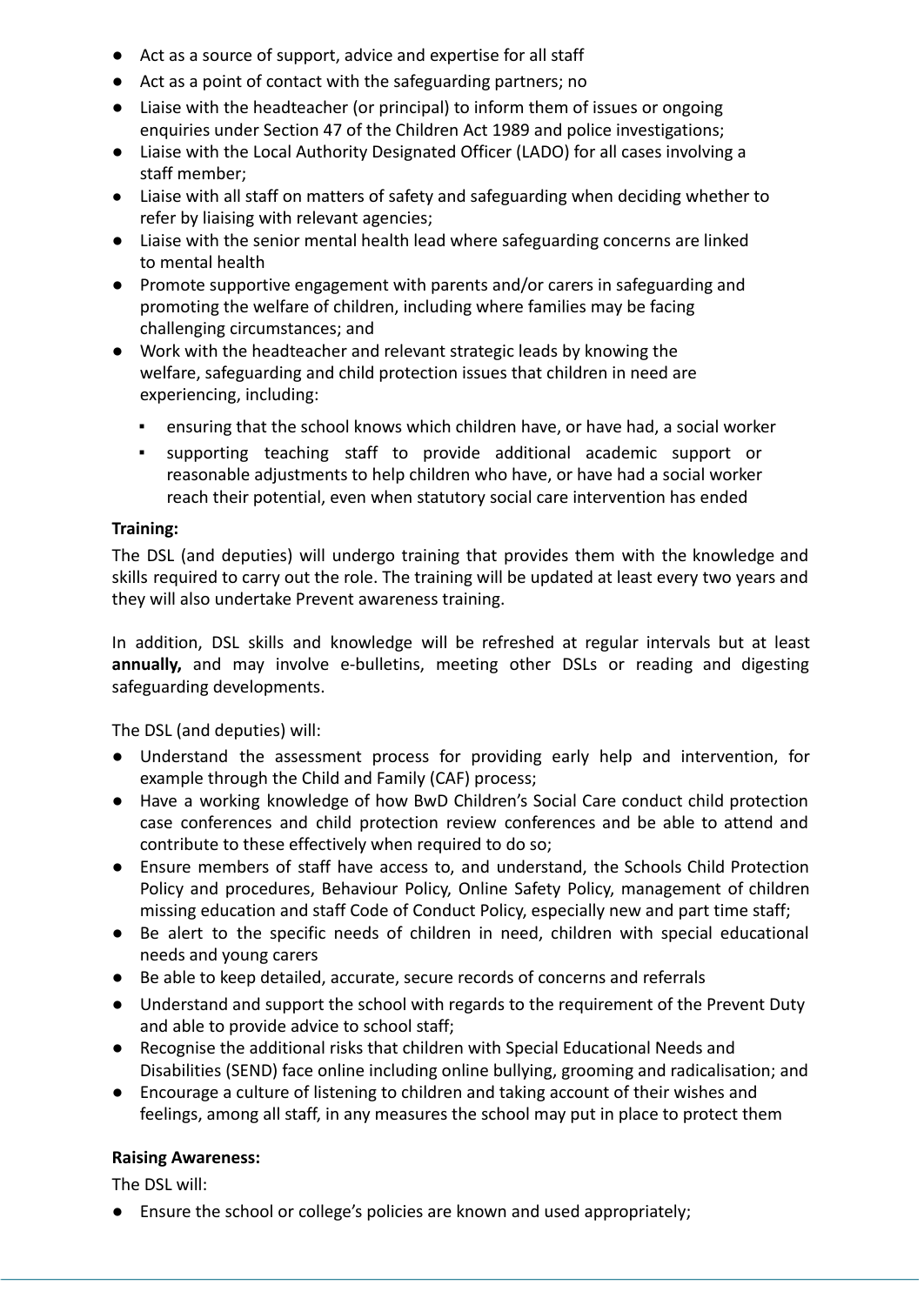- Ensure this policy is reviewed annually (as a minimum), the procedures and implementation are updated and reviewed regularly and will work with governing bodies or proprietors regarding this;
- Ensure the Child Protection Policy is available publicly and parents/carers are aware of the fact that referrals about suspected abuse or neglect may be made and the role of the school in this;
- Link with the local children's safeguarding partnership arrangements to make sure staff are aware of any training opportunities and the latest local policies on safeguarding;
- Be familiar with the Pan-Lancashire Children's Safeguarding Assurance Partnership arrangements (which replace the former LSCBs);
- Where children leave school, ensure their child protection file is transferred to the new school or college as soon as possible. This will be transferred separately from the main pupil file, ensuring secure transit and a confirmation of receipt is obtained;
- Help promote educational outcomes by sharing the information about the welfare, safeguarding and child protection issues that children who have or have had a social worker are experiencing with teachers and school and college leadership staff; and
- Understand the difficulties that children may have in approaching staff about their circumstances and consider how to build trusted relationships which facilitate communication.

## <span id="page-8-0"></span>**4. Recognising and responding to Safeguarding Concerns**

All staff should be aware of the signs of abuse and neglect and if they are unsure, should speak to the DSL. In exceptional circumstances or for advice and support, staff and the DSL can contact the Children's Advice and Duty Service (CADS) 01254 666400.

The Department for Education '*What to do if you're worried a child is being abused - advice for practitioners*' is guidance to help staff to identify child abuse and neglect and take appropriate action in response. All staff can access the guidance at:

[https://www.gov.uk/government/publications/what-to-do-if-youre-worried-a-child-is-being](https://www.gov.uk/government/publications/what-to-do-if-youre-worried-a-child-is-being-abused--2)  $-$  abused $-2$ 

All staff should be able to identify actions required when they have a safeguarding concern. Page 22 of **Keeping Children Safe in [Education](https://www.gov.uk/government/publications/keeping-children-safe-in-education--2) 2021** provides a detailed flowchart '*Actions where there are concerns about a child*' which will be made visible to all staff.

## **Child in Need (CIN)**

Under section 17 (s.17 (10)) of the Children Act 1989, a child is 'in need' if:

- The child is unlikely to achieve or maintain, or to have the opportunity to achieve or maintain, a reasonable standard of health or development, without the provision of services by a local authority;
- The child's health or development is likely to be impaired, or further impaired, without the provision of such services;
- The child has a disability.

Referral to Children's Services is via Children's Advice and Duty Service (01254 666400).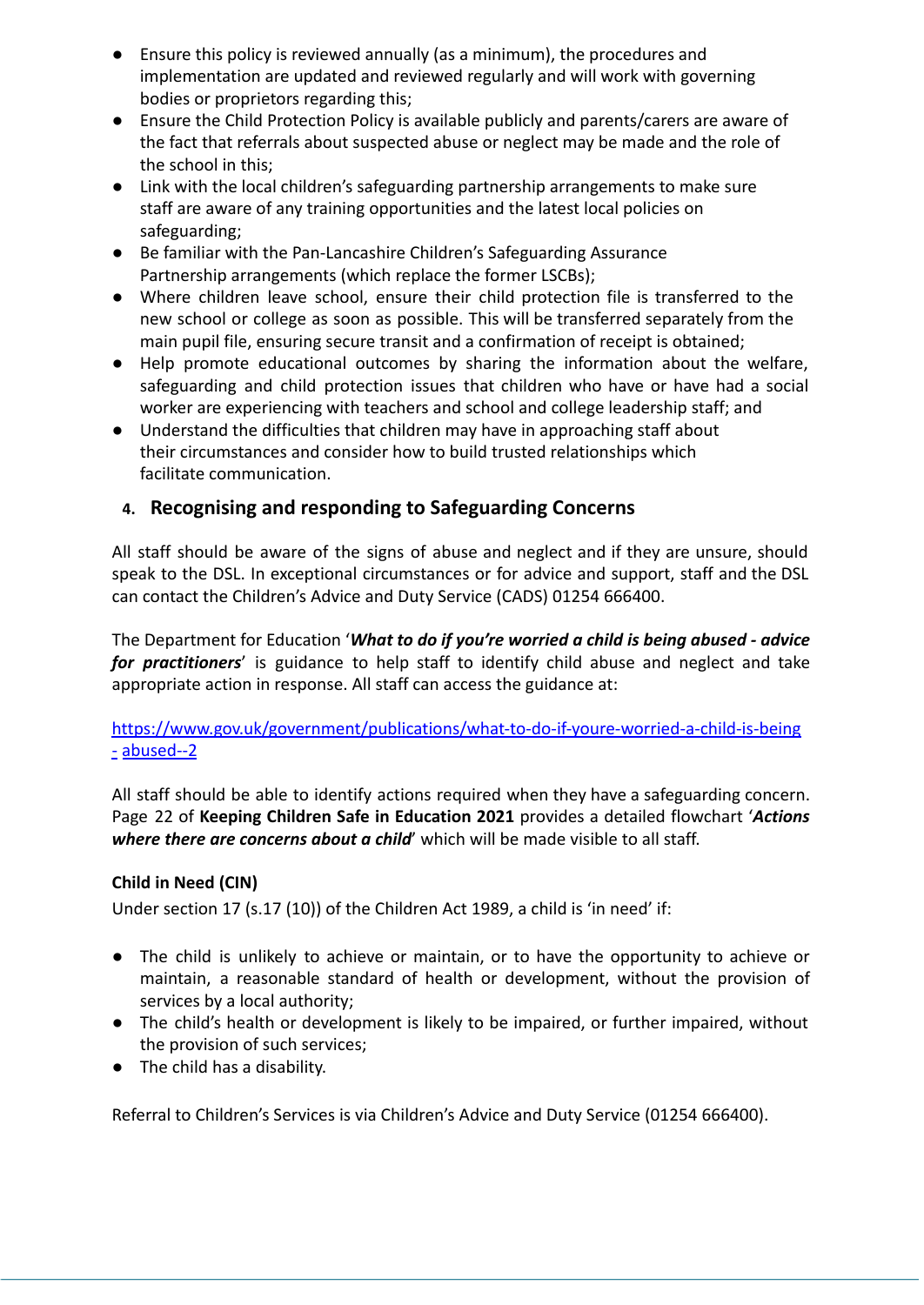#### **Child in Need of Protection**

Under section 47(1) of the Children Act 1989, a Local Authority has a duty to make enquiries where they are informed that a child who lives or is found in their area:

- Is the subject of an Emergency Protection Order;
- Is in Police Protection; or where they have
- Reasonable cause to suspect that a child is suffering or is likely to suffer significant harm

A professional making a child protection referral under s.47 must provide information that highlights what the child's unmet needs (underlying risk factors) are as well as high risk indicators that potentially identify the child may be suffering or likely to suffer significant harm.

#### **Referral to children's social care**

#### **● Telephone Blackburn with Darwen Borough Council's Children's Advice and Duty Service (CADS) 01254 666400**

To ensure that our pupils are protected from harm, we need to understand what types of behaviour constitute abuse and neglect. There are four categories of abuse: physical, emotional, sexual and neglect:

#### **Physical abuse**

A form of abuse which may involve hitting, shaking, throwing, poisoning, burning or scalding, drowning, suffocating or otherwise causing physical harm to a child. Physical harm may also be caused when a parent or carer fabricates the symptoms of, or deliberately induces, illness in a child.

#### **Emotional abuse**

The persistent emotional maltreatment of a child such as to cause severe and persistent adverse effects on the child's emotional development. It may involve conveying to a child that they are worthless or unloved, inadequate, or valued only insofar as they meet the needs of another person. It may include not giving the child opportunities to express their views, deliberately silencing them or 'making fun' of what they say or how they communicate. It may feature age or developmentally inappropriate expectations being imposed on children. These may include interactions that are beyond a child's developmental capability, as well as overprotection and limitation of exploration and learning, or preventing the child participating in normal social interaction. It may involve seeing or hearing the ill-treatment of another. It may involve serious bullying (including cyber bullying), causing children frequently to feel frightened or in danger, or the exploitation or corruption of children. Some level of emotional abuse is involved in all types of maltreatment of a child, though it may occur alone.

Some level of emotional abuse is involved in all types of maltreatment of a child, although it may occur alone.

#### **Sexual abuse**

Involves forcing or enticing a child or young person to take part in sexual activities, not necessarily involving a high level of violence, whether or not the child is aware of what is happening. The activities may involve physical contact, including assault by penetration (for example, rape or oral sex) or non-penetrative acts such as masturbation, kissing, rubbing and touching outside of clothing. They may also include non-contact activities, such as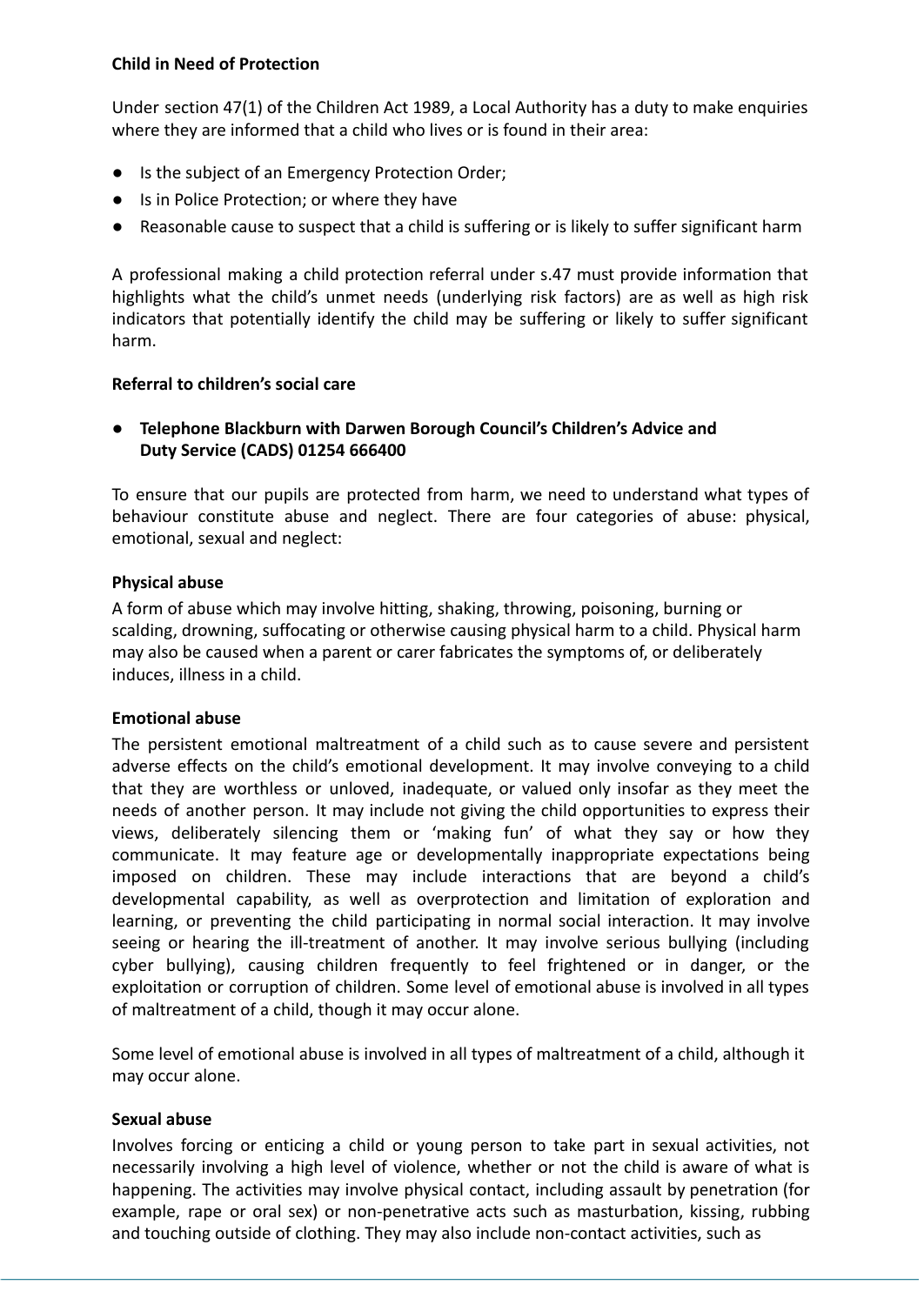involving children in looking at, or in the production of, sexual images, watching sexual activities, encouraging children to behave in sexually inappropriate ways, or grooming a child in preparation for abuse. Sexual abuse can take place online, and technology can be used to facilitate offline abuse. Sexual abuse is not solely perpetrated by adult males. Women can also commit acts of sexual abuse, as can other children.

#### **Neglect**

The persistent failure to meet a child's basic physical and/or psychological needs, likely to result in the serious impairment of the child's health or development. Neglect may occur during pregnancy as a result of maternal substance abuse. Once a child is born, neglect may involve a parent or carer failing to:

- a. Provide adequate food, clothing and shelter (including exclusion from home or abandonment)
- b. Protect a child from physical and emotional harm or danger
- c. Ensure adequate supervision (including the use of inadequate caregivers)
- d. Ensure access to appropriate medical care or treatment

It may also include neglect of, or unresponsiveness to, a child's basic emotional

needs. (The above definitions are taken from **Working Together to Safeguard**

#### **Children 2018**). **Also see Specific Safeguarding Circumstances on page 11**

If, at any point, there is a risk of immediate serious harm to a child a referral should be made to CADS immediately. Anybody can make a referral. If the child's situation does not appear to be improving the staff member with concerns should press for reconsideration.

#### **Key points for staff to remember for taking action are:**

- In an emergency take the action necessary to help and protect the child, for example, call 999;
- Report your concern to the DSL as soon as possible;
- Do NOT start your own investigation;
- Share information on a need-to-know basis only do not discuss the issue with colleagues, friends or family;
- Complete a record of concern (via CPOMS);
- Seek support for yourself if you are distressed.

#### **If a pupil discloses to you**

It takes a lot of courage for a child to disclose that they are being abused. They may feel ashamed, particularly if the abuse is sexual; their abuser may have threatened what will happen if they tell; they may have lost all trust in adults; they may believe, or have been told, that the abuse is their own fault; or they made be worried about their own actions (e.g. using social media whilst under 13 years old).

If a pupil talks to a member of staff about any risks to their safety or wellbeing, the staff member will need to let the pupil know that they must pass the information on. The point at which they tell the pupil this is a matter for professional judgement. If they highlight this immediately the pupil may think that they do not want to listen, if left until the very end of the conversation, the pupil may feel that they have been misled into revealing more than they would have otherwise.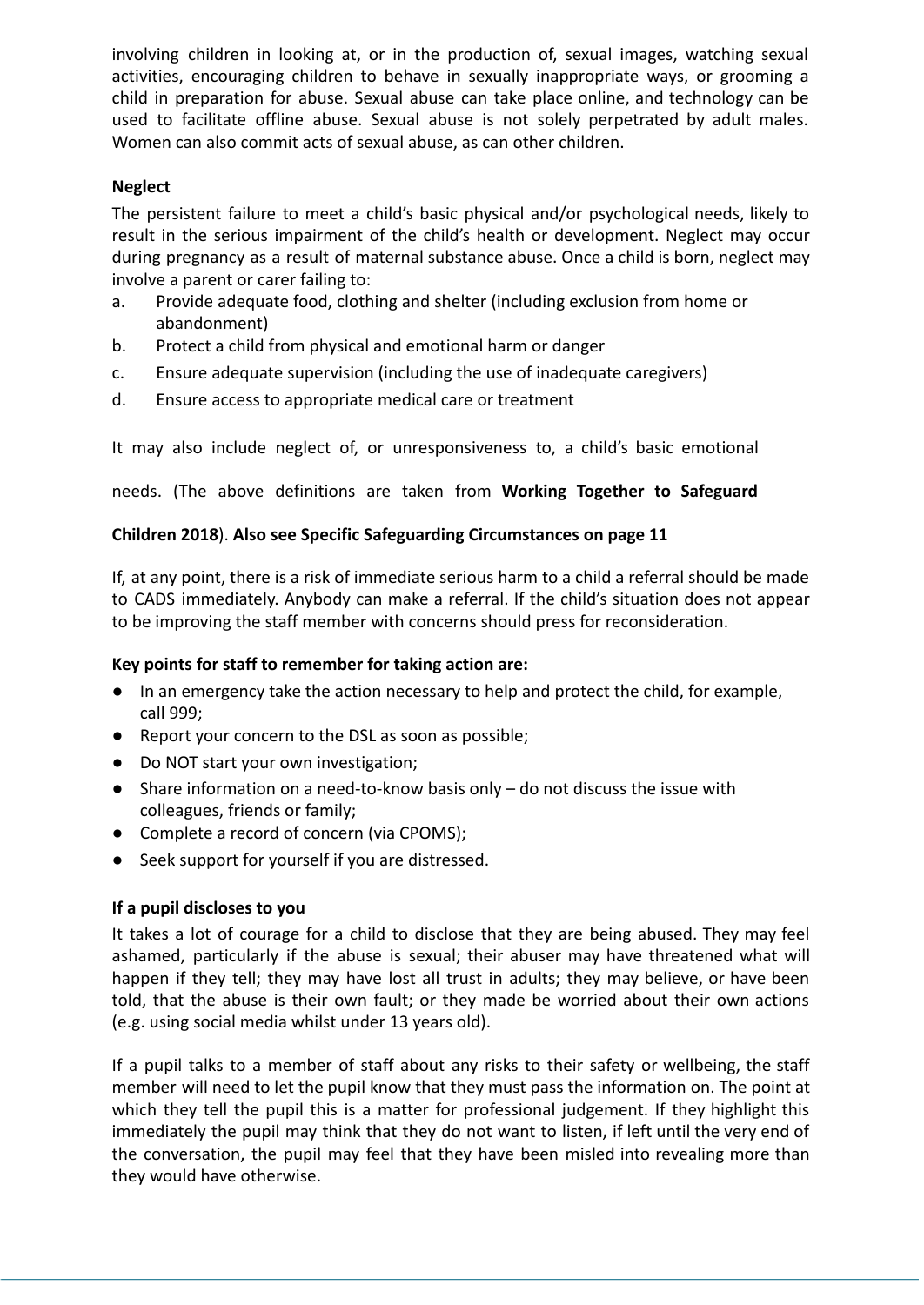#### **During their conversations with the pupils, staff will:**

- Allow them to speak freely;
- Endeavour to utilise a neutral translator if necessary;
- $\bullet$  Remain calm and collected the pupil may stop talking if they feel they are upsetting their listener;
- Give reassuring nods or words of comfort 'I'm so sorry this has happened', 'I want to help', 'This isn't your fault', 'You are doing the right thing in talking to me';
- Not be afraid of silences staff must remember how hard this must be for the pupil;
- Under no circumstances ask investigative questions such as how many times this has happened, whether it happens to siblings too, or what does the pupil's mother think about all this;
- Tell the pupil that in order to help them, the member of staff must pass the information on;
- Not automatically offer any physical touch as comfort. It may be anything but comfort to a child who has been abused;
- Avoid admonishing the child for not disclosing earlier. Saying things such as 'I do wish you had told me about this when it started' or 'I can't believe what I'm hearing' may be interpreted by the child to mean that they have done something wrong;
- Tell the pupil what will happen next. The pupil may agree to go to see the designated safeguarding lead. Otherwise it is the duty of the member of staff to inform the DSL of what has been discussed. If the pupil does agree to go and see the designated safeguarding lead, the staff member should inform the DSL that the child will be coming to see them at some point;
- Report verbally to the DSL even if the child has promised to do it by themselves;
- Write up their conversation as soon as possible using CPOMS and alert the DSL and Deputy DSL;
- Seek support if they feel distressed.

#### **Notifying parents**

The school will normally seek to discuss any concerns about a pupil with their parents (if safe to do so). This must be handled sensitively and the DSL will make contact with the parent/carer in the event of a concern, suspicion or disclosure.

However, if the school/DSL believes that notifying parents could increase the risk to the child or exacerbate the problem, advice will first be sought from children's social care (particularly if the disclosure is sexual abuse, forced marriage, under Prevent Duty, Female Genital Mutilation or Fabricated and Induced Illness (FII)).

## <span id="page-11-0"></span>**5. Specific Safeguarding Circumstances**

Annex B of '**Keeping Children Safe in [Education](https://www.gov.uk/government/publications/keeping-children-safe-in-education--2) 2021**' provides additional information about specific forms of abuse and safeguarding issues. All school staff who work directly with our children will read this annex and if they have concerns about a child's welfare speak to the DSL (or deputy) immediately.

In addition to the guidance above, school will ensure that the following safeguarding partnership arrangements are followed on the specific areas of concern using the following links (and additional information where provided):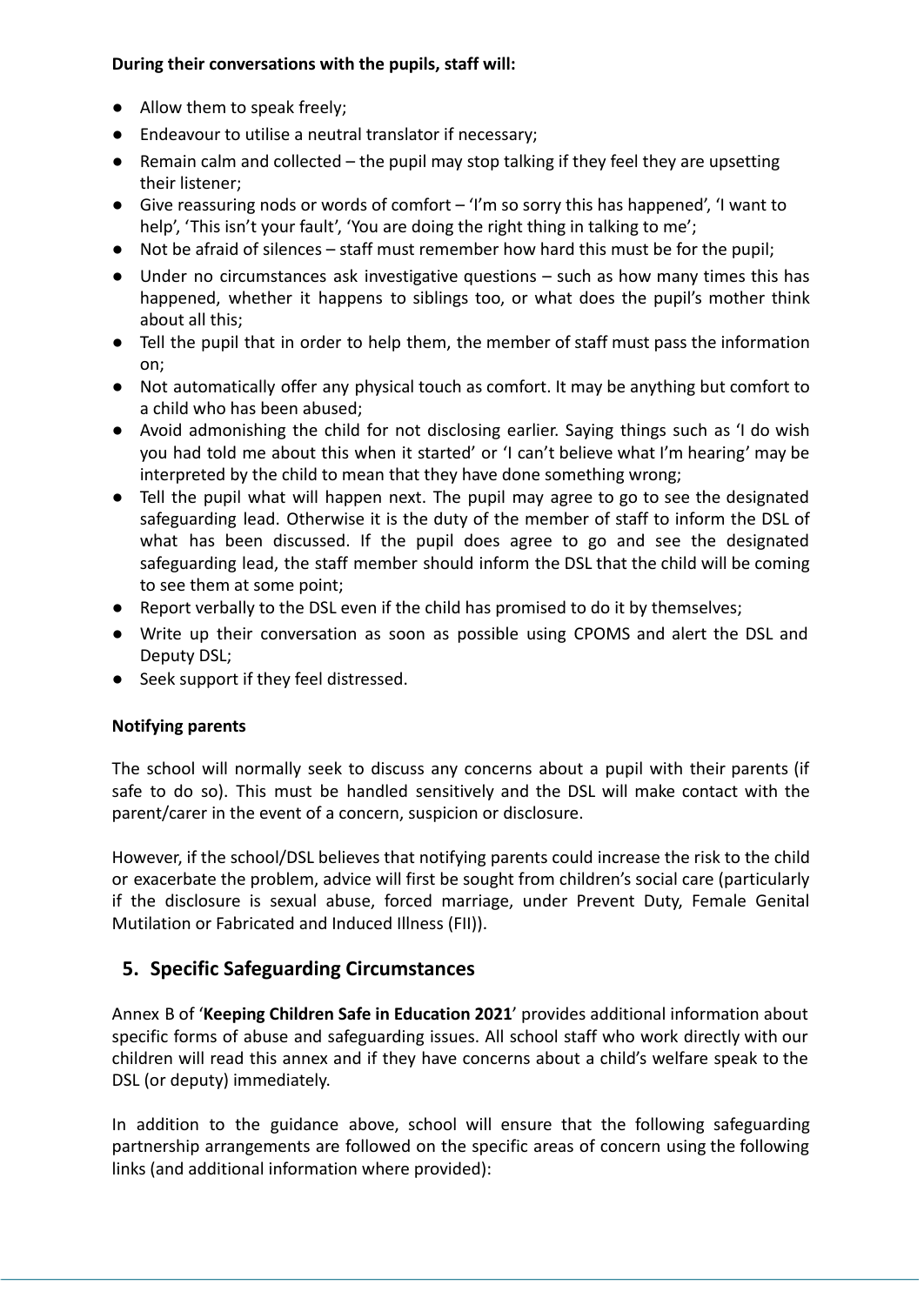#### **Children in the Court system**

#### [https://panlancashirescb.proceduresonline.com/chapters/p\\_sg\\_youth\\_justice\\_sys.html](https://panlancashirescb.proceduresonline.com/chapters/p_sg_youth_justice_sys.html)

#### **Children Missing Education**

Children who are missing from education (or not receiving a suitable full time education) are potentially exposed to an increased risk of abuse or neglect, including sexual exploitation, female genital mutilation, forced marriage, or travelling to conflict zones. The Local Authority has well established CME procedures in place via the work of Inclusion Officers within the Inclusion and Place Planning Team.

The following Pan-Lancashire CSAP links provide both the procedure and forms for school to follow:

[https://panlancashirescb.proceduresonline.com/chapters/p\\_children\\_missing.html](https://panlancashirescb.proceduresonline.com/chapters/p_children_missing.html) [http://panlancashirescb.proceduresonline.com/pdfs/child\\_missing\\_no\\_educ.pdf](http://panlancashirescb.proceduresonline.com/pdfs/child_missing_no_educ.pdf)

#### **Child Sexual Exploitation (CSE) and Child Criminal Exploitation (CCE)**

- All staff will undertake CSE training appropriate to their role including becoming familiar with indicators of involvement in CSE/ CCE.
- The school curriculum (where sexual relationships/PSHE is delivered) will include relevant information around the risks associated with CSE/ CCE.

The following link references the Pan Lancashire CSE Standard Operating Protocol which includes further guidance that school will follow if CSE is recognised**:**

[http://panlancashirescb.proceduresonline.com/chapters/p\\_child\\_sex\\_exp.html](http://panlancashirescb.proceduresonline.com/chapters/p_child_sex_exp.html)

#### **Domestic Abuse**

[https://panlancashirescb.proceduresonline.com/chapters/p\\_domestic\\_violence\\_abuse.html](https://panlancashirescb.proceduresonline.com/chapters/p_domestic_violence_abuse.html)

#### *Operation Encompass*

Operation Encompass is a police and education early intervention safeguarding partnership which ensures that a child's school is informed, prior to the start of the next school day, that there has been an incident of domestic abuse to which the child or young person has been exposed, and which might then have an impact on them in school the following day.

Each school in Blackburn with Darwen is informed of all domestic abuse incidents, not just those where an offence can be identified or those which are graded as high risk. The partnership recognises that all incidents of domestic abuse can be harmful to children and young people.

Operation Encompass notifications should be transferred onto the schools preferred recording system with actions linked to the notification. This will help clearly identify any assessment, support and any actions taken that are linked to the notification.

A nominated member of staff, known as a Key Adult, has been trained to liaise with the police. They will be able to use information that has been shared with them, in confidence, to ensure that the school makes provision for possible difficulties experienced by children or their families.

Staff should conduct an individual assessment of the child's needs, and decide on any school routine modifications that need to be made, for instance, allowing the child time out, additional time to complete homework, discreetly providing the child with access to washing facilities, food and clothing (if available). They should record a brief summary of their assessment, and any support actions taken that directly relate to it.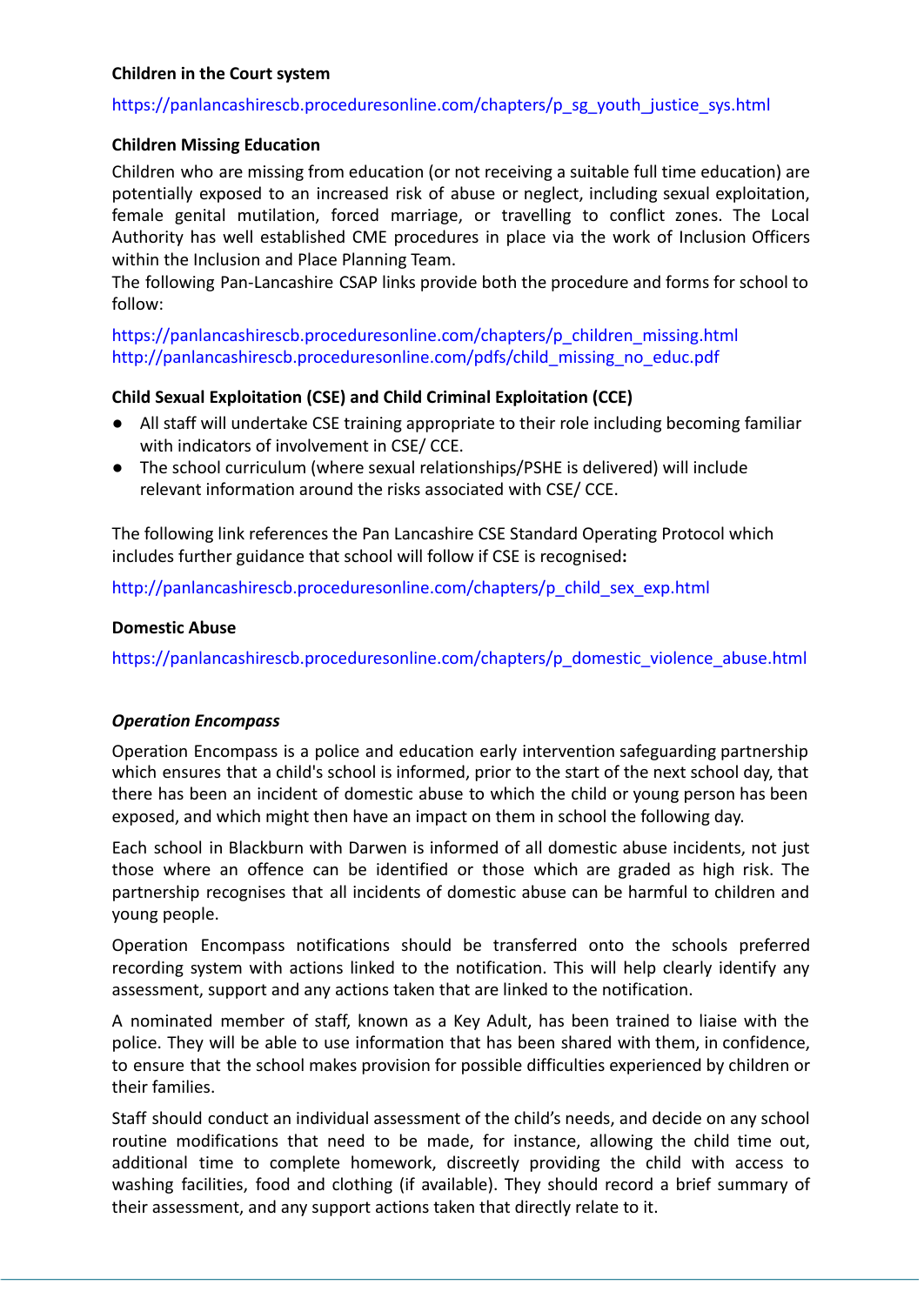If school staff have additional concerns around the child's safety and wellbeing due to being aware of previously unknown information, they should make a CP referral following existing referral procedures, even if they are aware of one having been done by the Police and Operation Encompass officers. They may possess unique information that they can share, that will more fully inform the picture of risk to a child or victim adult.

Schools will, on occasion, be asked to provide the Local Authority, Safeguarding Partnership or the Domestic Abuse Strategic Board information in relation to analysis/audit of Operation Encompass notifications.

#### **Honour Based Abuse**

[https://panlancashirescb.proceduresonline.com/chapters/p\\_honour\\_abuse.html](https://panlancashirescb.proceduresonline.com/chapters/p_honour_abuse.html)

#### **Preventing Radicalisation**

All schools are subject to a duty under Section 26 of the Counter-Terrorism and Security Act of 2015, to have 'due regard to the need to prevent people from being drawn into terrorism', known as the 'Prevent Duty'.

[http://panlancashirescb.proceduresonline.com/chapters/p\\_radicalisation.html](http://panlancashirescb.proceduresonline.com/chapters/p_radicalisation.html)

#### **Peer abuse and sexual violence and harassment between children**

All staff will understand what sexual violence and harassment constitutes in line with the comprehensive guidance provided in Part 5 of **Keeping Children Safe in Education 2021**. In addition, staff should be familiar with the DfE departmental advice: **Sexual Violence and Sexual Harassment Between Children in Schools and Colleges** which contains further detailed information and the Pan-Lancashire procedures on Peer Abuse:

**DfE: Sexual Violence and Sexual Harassment Between Children in Schools and Colleges** [https://www.gov.uk/government/publications/sexual-violence-and-sexual-harassment-bet](https://www.gov.uk/government/publications/sexual-violence-and-sexual-harassment-between-children-in-schools-and-colleges) [w](https://www.gov.uk/government/publications/sexual-violence-and-sexual-harassment-between-children-in-schools-and-colleges) [een-children-in-schools-and-colleges](https://www.gov.uk/government/publications/sexual-violence-and-sexual-harassment-between-children-in-schools-and-colleges) [http://panlancashirescb.proceduresonline.com/chapters/p\\_peer\\_abuse.html](http://panlancashirescb.proceduresonline.com/chapters/p_peer_abuse.html)

#### **Female Genital Mutilation (FGM)**

Female Genital Mutilation (FGM) is encompassed within a range of crimes of so-called 'honour based abuse' or 'honour based violence' including forced marriage, the practice of breast ironing and FGM. There is a statutory duty upon teachers that they must report to the police cases where they discover that an act of FGM appears to have been carried out.

**The duty above does not apply** in cases where a pupil is *at risk* of FGM or FGM is suspected but is not known to have been carried out. Staff must inform the DSL if they have any concerns that a pupil may be having FGM surgery in the future in the UK but also abroad. Staff should not examine pupils.

#### [http://panlancashirescb.proceduresonline.com/chapters/p\\_female\\_mutilation.html](http://panlancashirescb.proceduresonline.com/chapters/p_female_mutilation.html)

Any other member of staff who discovers that an act of FGM appears to have been carried out on a **pupil under 18** must speak to the DSL and follow the above pan Lancashire safeguarding procedures.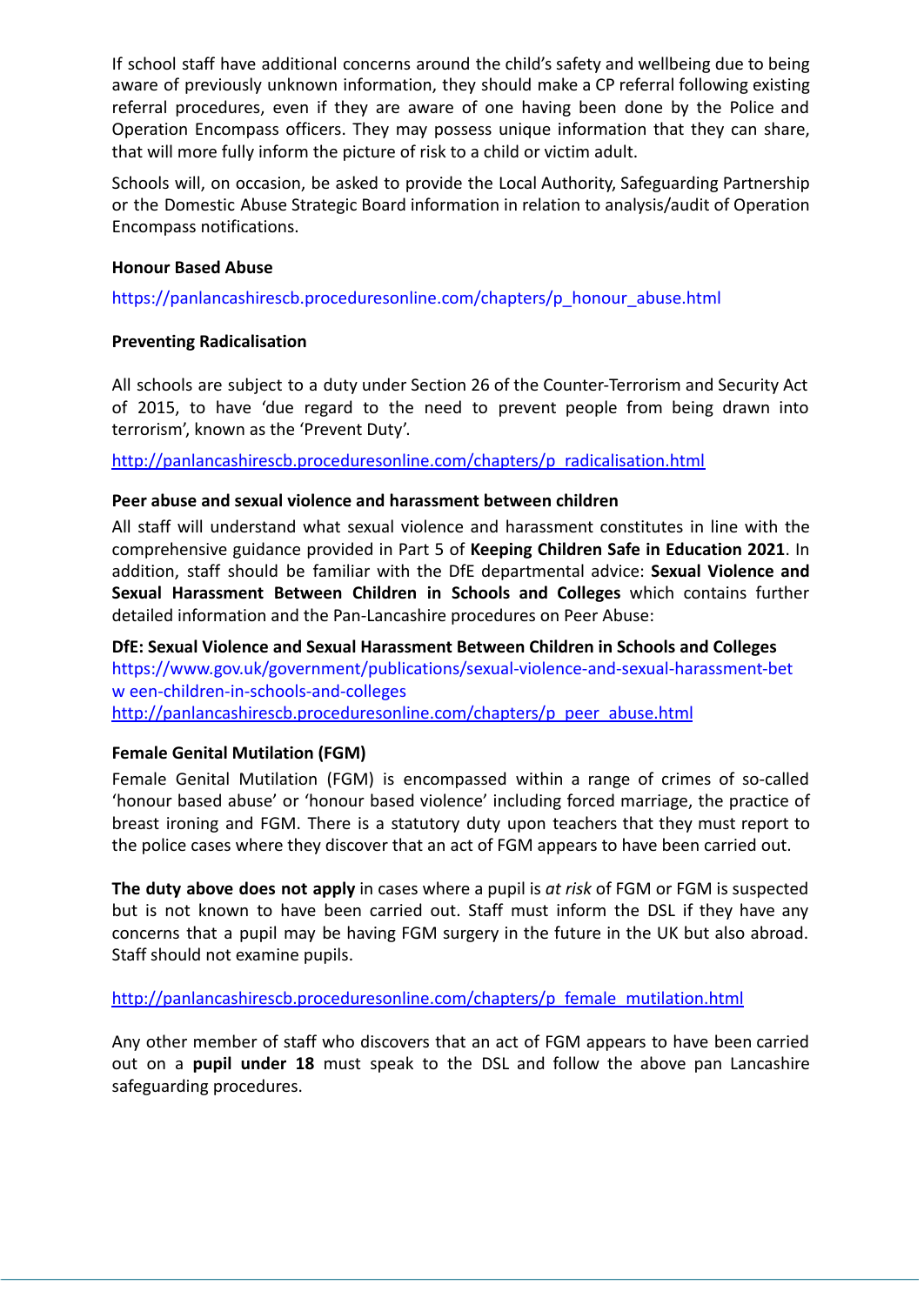Warning signs for FGM can be found in the **HM Government Multi-Agency Practice Guidance** (link below), and pages 59-63 focuses on the role of schools and colleges. Pages 38-43 provide guidance on the warning signs that FGM may be about to take place or has already taken place

[https://www.gov.uk/government/publications/multi-agency-statutory-guidance-on-female](https://www.gov.uk/government/publications/multi-agency-statutory-guidance-on-female-genital-mutilation)[g](https://www.gov.uk/government/publications/multi-agency-statutory-guidance-on-female-genital-mutilation) [enital-mutilation](https://www.gov.uk/government/publications/multi-agency-statutory-guidance-on-female-genital-mutilation)

- There is a statutory duty upon teachers that they must report to the Police cases where they discover that an act of FGM appears to have been carried out.
- Staff must also follow Pan-Lancashire procedures.

#### **Forced Marriage and Honour Based Violence**

A forced marriage is one whereby one or both parties do not consent to marriage but are forced to do so through violence, threats or any form of coercion. Schools play an important role in safeguarding children from being forced to marry.

The school will follow national and local guidance as identified in the Pan-Lancashire procedures:

[https://panlancashirescb.proceduresonline.com/chapters/p\\_forced\\_marriage.html](https://panlancashirescb.proceduresonline.com/chapters/p_forced_marriage.html)

#### **Online Safety**

**Witton Park Academy is committed to keeping pupils safe online and understands that Online Safety is a safeguarding issue with a wide variety of continually developing risk areas. We therefore ensure that:**

- ALL staff and volunteers understand that children can be harmed online including through hurtful and abusive messages, online bullying, enticing children to engage in age-inappropriate conversations, grooming, sharing and/or production of indecent images, false news/disinformation, viral scare stories/online challenges or encouraging risk taking behaviours.
- Pupils will receive regular and up-to-date education about online risks and how to stay safe online.
- All staff and volunteers will receive regular online safety training, including new and emerging risk areas.

The school's **Online Safety [Policy](https://witton.atctrust.org.uk/wp-content/uploads/E-Learning-and-E-Safety-Policy-2018.pdf)** details how we will keep pupils safe when using the online environment. The policy is reviewed annually to ensure developments in technology are reflected and address the potential risks these developments may bring.

#### **We will ensure that:**

- Online bullying by pupils, such as those via social media, texts or email, is unacceptable and will be treated as with any other type of bullying. Such instances will be managed in line with our **[Anti-bullying / Behaviour Policy](https://www.gov.uk/bullying-at-school)**.
- There are clear and explicit rules for the use of mobile devices such as smartphones brought into school by children.
- **●** Where there is a need to search a pupil for a mobile device, the school will ensure this is in accordance with the DfE published advice: **Searching, [Screening and Confiscation](https://www.gov.uk/government/publications/searching-screening-and-confiscation)**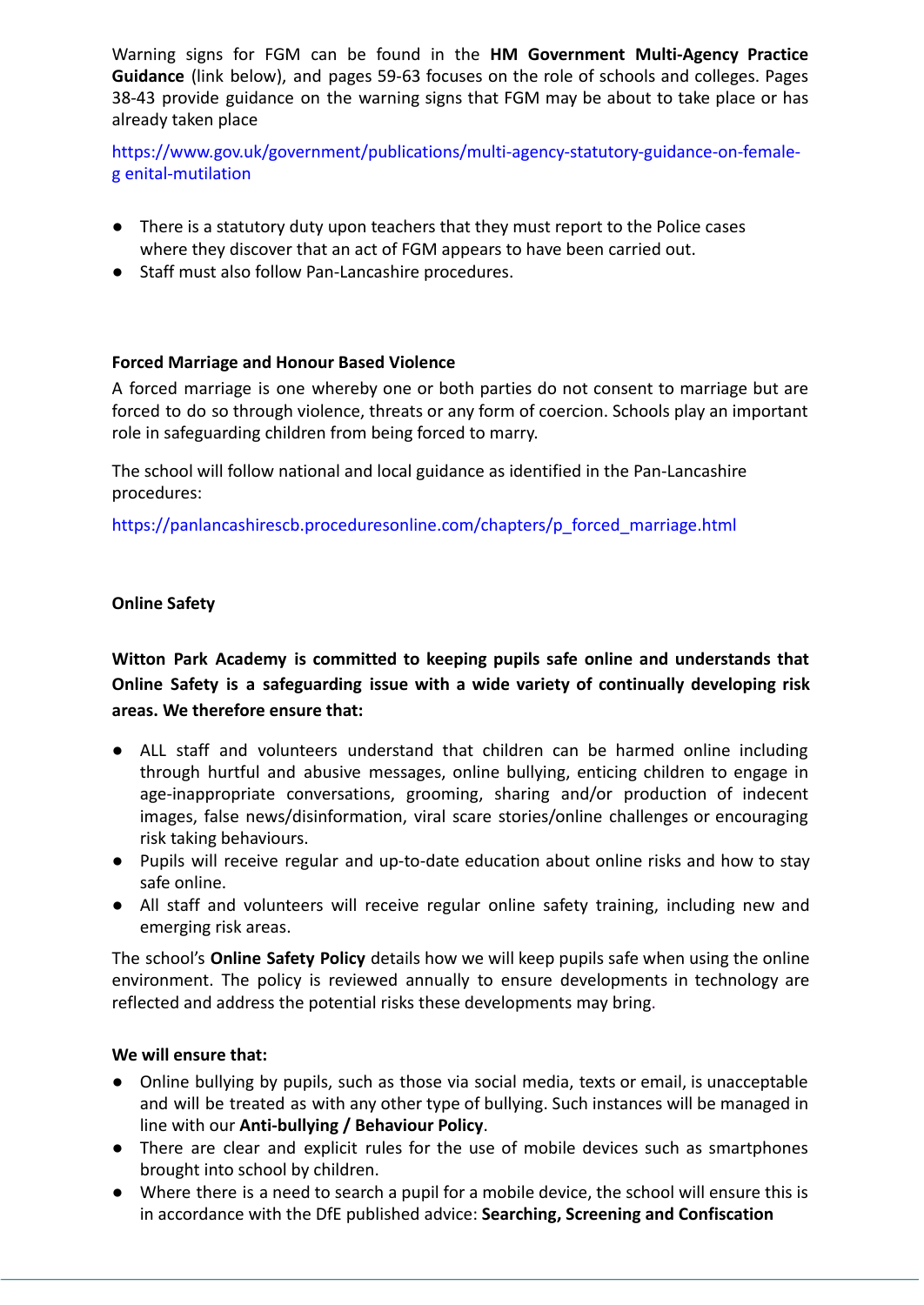- Our **Home-School Agreement [and/or Behaviour Policy]** contains reference to the use of social media and our expectations regarding pupil behaviour both within and outside of the school environment. Should the school become aware of online safety-related issues that have occurred outside of school, they will be managed in accordance with our Home-School Agreement and **Online Safety Policy**.
- The school has appropriate filtering and monitoring systems in place regarding use of the school's internet provision. We will ensure all members of staff and the wider school community are aware of expectations for the use of non-school provided connectivity (3G, 4G & 5G).
- Safeguarding aspects relating to Online Safety identified in the DfE **Keeping Children Safe in Education** statutory guidance are in place and effective.

## **Modern Slavery & County Lines**

The Modern Slavery Act 2015 places a statutory duty on public authorities, including schools, to notify the National Crime Agency (NCA) (section 52 of the Act) on observing signs or receiving intelligence relating to modern slavery, e.g. human trafficking, slavery, sexual and criminal exploitation, forced labour and domestic servitude. The public authority (including schools) bears this obligation where it has 'reasonable grounds to believe that a person may be a victim of slavery or human trafficking'.

Children do not need to give their consent to be referred to the NCA.

- Staff must be aware of the above and contact the DSL should they suspect or receive information that either parents or their children may be victims of modern slavery
- The DSL should then contact the NCA and the following persons:
	- o BwD CADS for concerns about children possibly subject to Modern Slavery.

Pan-Lancashire guidance - Victims of Modern Slavery:

[https://panlancashirescb.proceduresonline.com/chapters/p\\_child\\_from\\_abroad.html](https://panlancashirescb.proceduresonline.com/chapters/p_child_from_abroad.html) Pan-Lancashire guidance - County Lines:

[https://panlancashirescb.proceduresonline.com/chapters/p\\_ch\\_criminal\\_exp.html#County](https://panlancashirescb.proceduresonline.com/chapters/p_ch_criminal_exp.html#County)

## **Gender-based violence/violence against women and girls/Racist, disability and homophobic or transphobic abuse**

<span id="page-15-0"></span>[https://panlancashirescb.proceduresonline.com/chapters/p\\_diversity.html](https://panlancashirescb.proceduresonline.com/chapters/p_diversity.html)

## **6. Support for those involved in a child protection issue**

Child abuse is devastating for the child and can also result in distress and anxiety for staff who become involved. We will support pupils, their families, and our staff by:

- Taking all suspicions and disclosures seriously;
- Nominating a link person (DSL) who will keep all parties informed and be the central point of contact;
- Nominating a separate link person for the child and member of staff, where a member of staff is the subject of an allegation made by a pupil, to avoid any conflict of interest;
- Responding sympathetically to any request from pupils or staff for time out to deal with distress or anxiety;
- Maintaining confidentiality and sharing information on a need-to-know basis only with relevant individuals and agencies;
- Storing records securely;
- Offering details of helplines, counselling or other avenues of external support;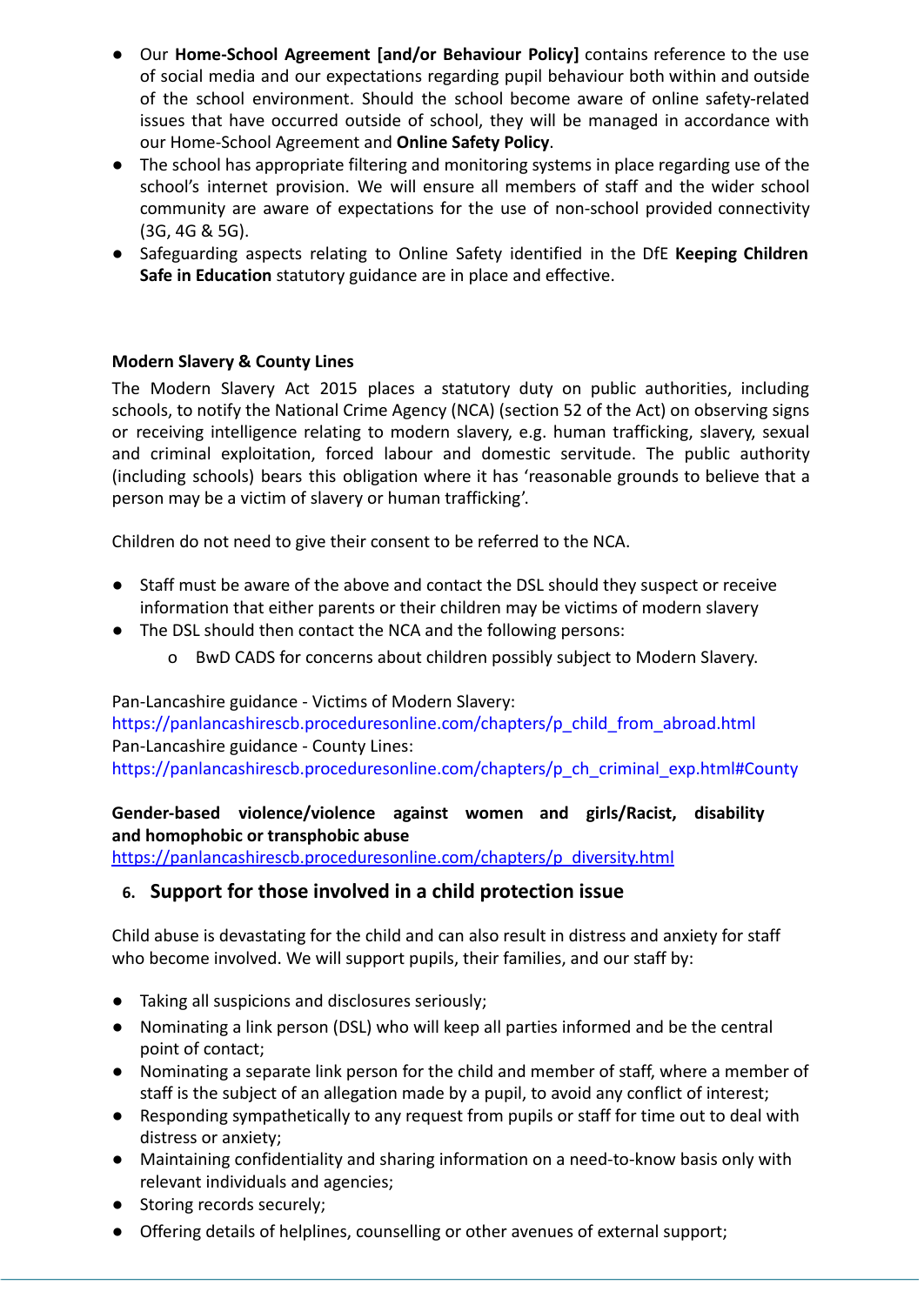- Cooperating fully with relevant statutory agencies;
- Making sure a neutral interpreter is available when English is not the child's first language;
- Providing time for the member of staff to reflect on child protection issues (e.g. through peer support and/or reflective safeguarding practice/supervision) as outlined in Working Together to Safeguard Children 2018.

## <span id="page-16-0"></span>**7. Safer Recruitment**

Witton Park Academy is committed to keeping pupils safe by ensuring that adults who work or volunteer in school are safe to do so. We will ensure our recruitment, selection and pre-employment processes are in line with statutory guidance as identified in Part 3 of Keeping Children Safe in Education 2021.

**In Brief: Regulated activity** requires an enhanced DBS certificate and this includes barred list information. Regulated activity is if a member of staff:

- Will be responsible, on a regular basis in a school or college, for teaching, training instructing, caring for or supervising children; or
- Will carry out paid, or unsupervised unpaid, work regularly in a school or college where that work provides an opportunity for contact with children; or
- Engages in intimate or personal care or overnight activity, even if this happens only once

#### *Secretary of State Teacher Prohibition Orders and Section 128 Direction*

**A teacher** who is appointed will require an additional check to ensure they are not prohibited from teaching. The School will register and complete these checks as appropriate:

#### <https://www.gov.uk/guidance/teacher-status-checks-information-for-employers>

In addition, the Secretary of State 128 direction prohibits or restricts a person from taking part in the management or as a governor of a maintained school.

**For staff who have regular contact not classed as regulated activity:** an enhanced DBS certificate, which does not include a barred list check, will be appropriate. This would include contractors that would have the opportunity for contact with children and who work under a temporary or occasional contract.

**Supervised volunteers:** In a school, a supervised volunteer who regularly teaches or looks after children is not in regulated activity. Our school will have regard to when considering which checks should be undertaken on volunteers as set out in Part 3 and Annex F of Keeping Children Safe in Education 2018

**External contractors in regulated activity:** An enhanced DBS certificate, which includes a barred list check, will be required.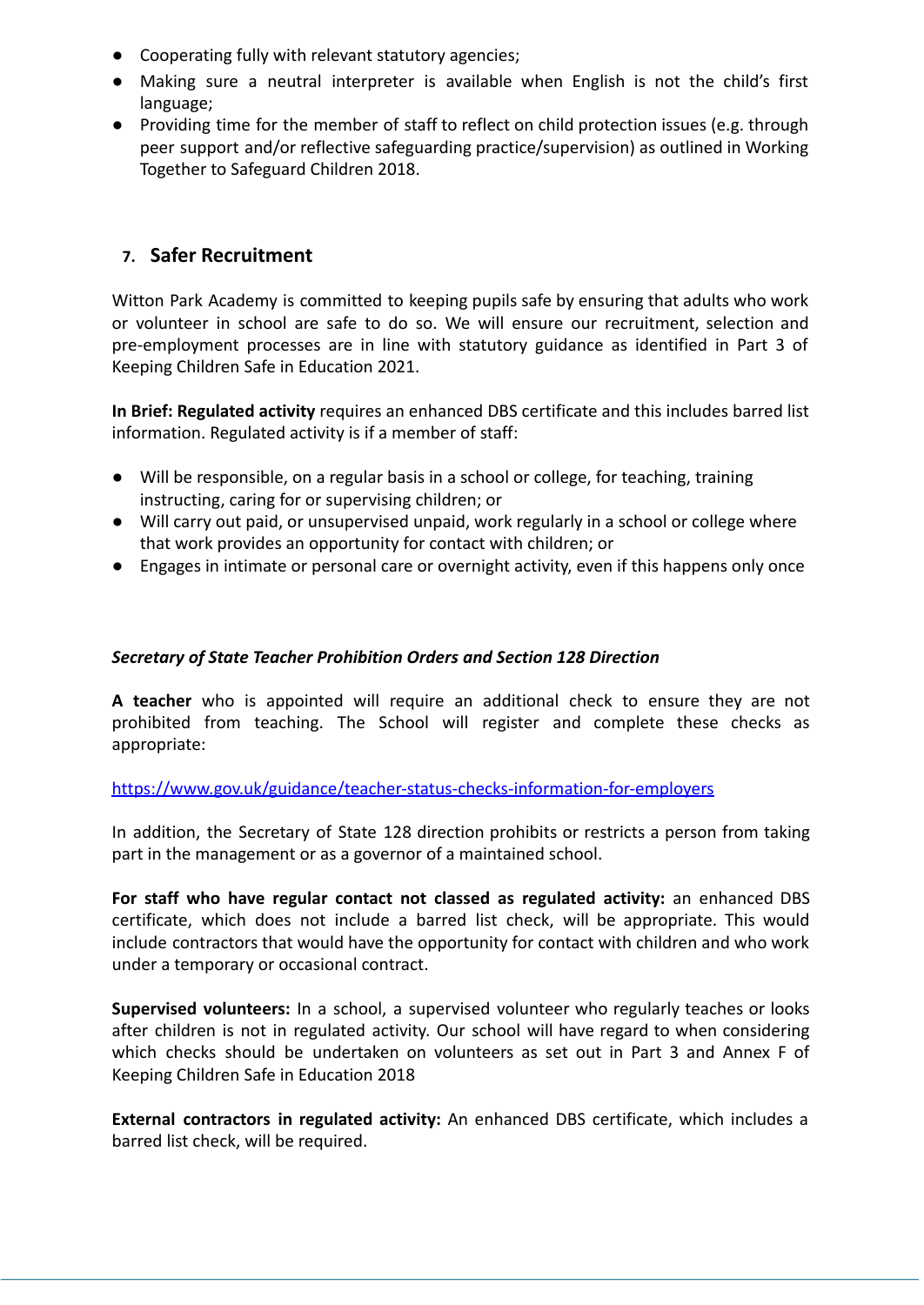## **Single Central Record:**

**Keeping Children Safe in [Education](https://www.gov.uk/government/publications/keeping-children-safe-in-education--2) 2021** sets out the school's responsibility to keep all staff details on the Single Central Record (also see Appendix B). This will cover the following:

- All staff (including supply staff, and teacher trainees on salaried routes) who work at the school: and
- All members for independent schools, including academies and free schools, and the proprietor body.

Safer recruitment means that all applicants will (appropriate to the role & responsibility) have:

- an identity check;
- a barred list check;
- an enhanced DBS check requested/certificate provided;
- a prohibition from teaching check;
- further checks on people who have lived or worked outside the UK;
- a check of professional qualifications, where required; and
- a check to establish the person's right to work in the United Kingdom.

Further information on details that school must keep can be found in paragraph 253 of Keeping Children Safe in Education 2021

The School has a legal duty to refer to the DBS anyone who has harmed, or poses a risk of harm to a child (or vulnerable adult). The School will follow DBS guidance on referrals as per the GOV.UK website.

## <span id="page-17-0"></span>**8. Allegations of abuse**

## **Against teachers and other staff**

When an allegation is made against a member of staff, set procedures must be followed. It is rare for a child to make an entirely false or malicious allegation, although misunderstandings and misinterpretations of events do happen.

A child may also make an allegation against an innocent party because they are too afraid to name the real perpetrator. Even so, we must accept that some professionals do pose a serious risk to pupils and we must act on every allegation. Staff who are the subject of an allegation have the right to have their case dealt with fairly, quickly and consistently and to be kept informed of its progress. Suspension is not mandatory, nor is it automatic but, in some cases, staff may be suspended where this is deemed to be the best way to ensure that children are protected.

- Allegations against staff should be reported to the Head Teacher;
- Allegations against the Head Teacher should be reported to the Chair of Governors;
- The Headteacher and/or Chair of Governors must discuss the allegation with the Local Authority Designated Officer (LADO);
- The full procedures for dealing with allegations against staff can be found in the Pan-Lancashire arrangements on allegations against staff[:](http://panlancashirescb.proceduresonline.com/chapters/p_allegations.html) [http://panlancashirescb.proceduresonline.com/chapters/p\\_allegations.html](http://panlancashirescb.proceduresonline.com/chapters/p_allegations.html)

**Staff conduct:** Staff that are concerned about the conduct of a colleague towards a pupil are undoubtedly placed in a very difficult situation. They may worry that they have misunderstood the situation and they will wonder whether a report could jeopardise their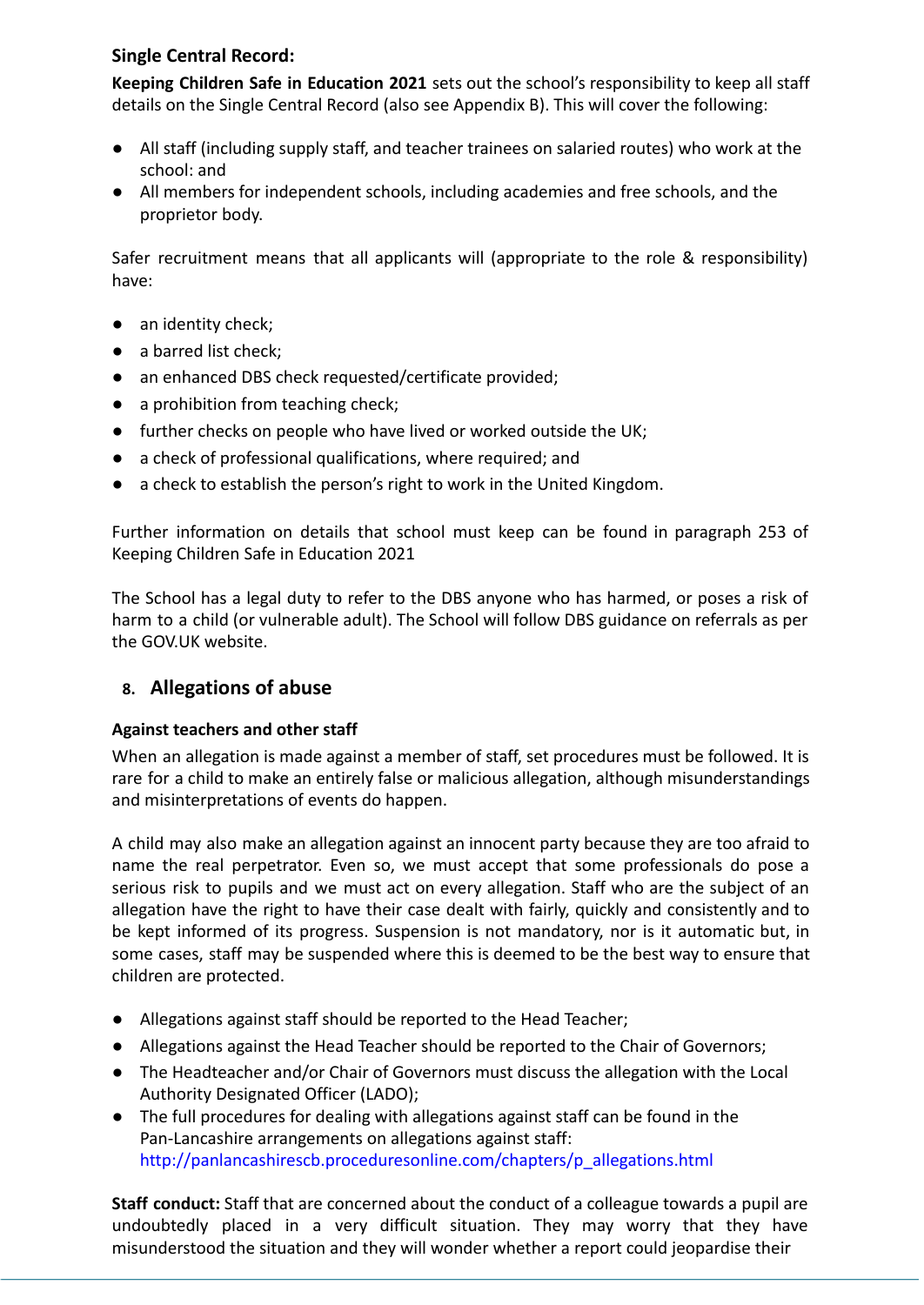colleague's career. All staff must remember that the welfare of the child is paramount and that they have a duty to respond and inform the Designated Safeguarding Lead.

The school's **[whistleblowing](https://atctrust.org.uk/wp-content/uploads/AtC-Whistleblowing-policy-Nov-2020-5.pdf) code** enables staff to raise concerns or allegations in confidence and for a sensitive enquiry to take place.

All concerns of poor practice or possible child abuse by colleagues should be reported to the Headteacher. Complaints about the Headteacher should be reported to the Chair of Governors.

## **Allegations of abuse made against other children**

The school recognises that children are capable of abusing their peers (see also Sexual Violence and Harassment above) and will follow Pan-Lancashire guidance: [https://panlancashirescb.proceduresonline.com/chapters/p\\_peer\\_abuse.html](https://panlancashirescb.proceduresonline.com/chapters/p_peer_abuse.html)

## <span id="page-18-0"></span>**9. Confidentiality, Information Sharing & Record Keeping**

All staff will understand that child protection issues warrant a high level of confidentiality, not only out of respect for the pupil and staff involved but also to ensure that being released into the public domain does not compromise evidence.

Staff should only discuss concerns with the Designated Safeguarding Lead, Headteacher or Chair of Governors (depending on who is the subject of the concern). That person will then decide who else needs to have the information and they will disseminate it on a 'need-to-know' basis.

Child protection information will be stored and handled in line with guidance from the **[Information Commissioner's Office](https://ico.org.uk/your-data-matters/schools/)** and UK GDPR requirements. Information is:

- Processed for limited purposes
- Adequate, relevant and not excessive
- Accurate
- Kept no longer than necessary local authority guidance is 25 years after leaving school/education
- Processed in accordance with the data subject's rights
- Secure

Written record of concern forms will be stored in a locked facility and any electronic information will be password protected and only made available to relevant individuals.

Every effort will be made to prevent unauthorised access, and sensitive information should not be stored on laptop computers.

Child protection information will be stored separately from the pupil's school file and the school file will be 'tagged' to indicate that separate information is held.

Safeguarding information must follow the child throughout their education as an additional separate record but a copy must be retained by each school attended for the set time as referred to above/99 years.

Child protection records are normally exempt from the disclosure provisions of the Data Protection Act, which means that children and parents do not have an automatic right to see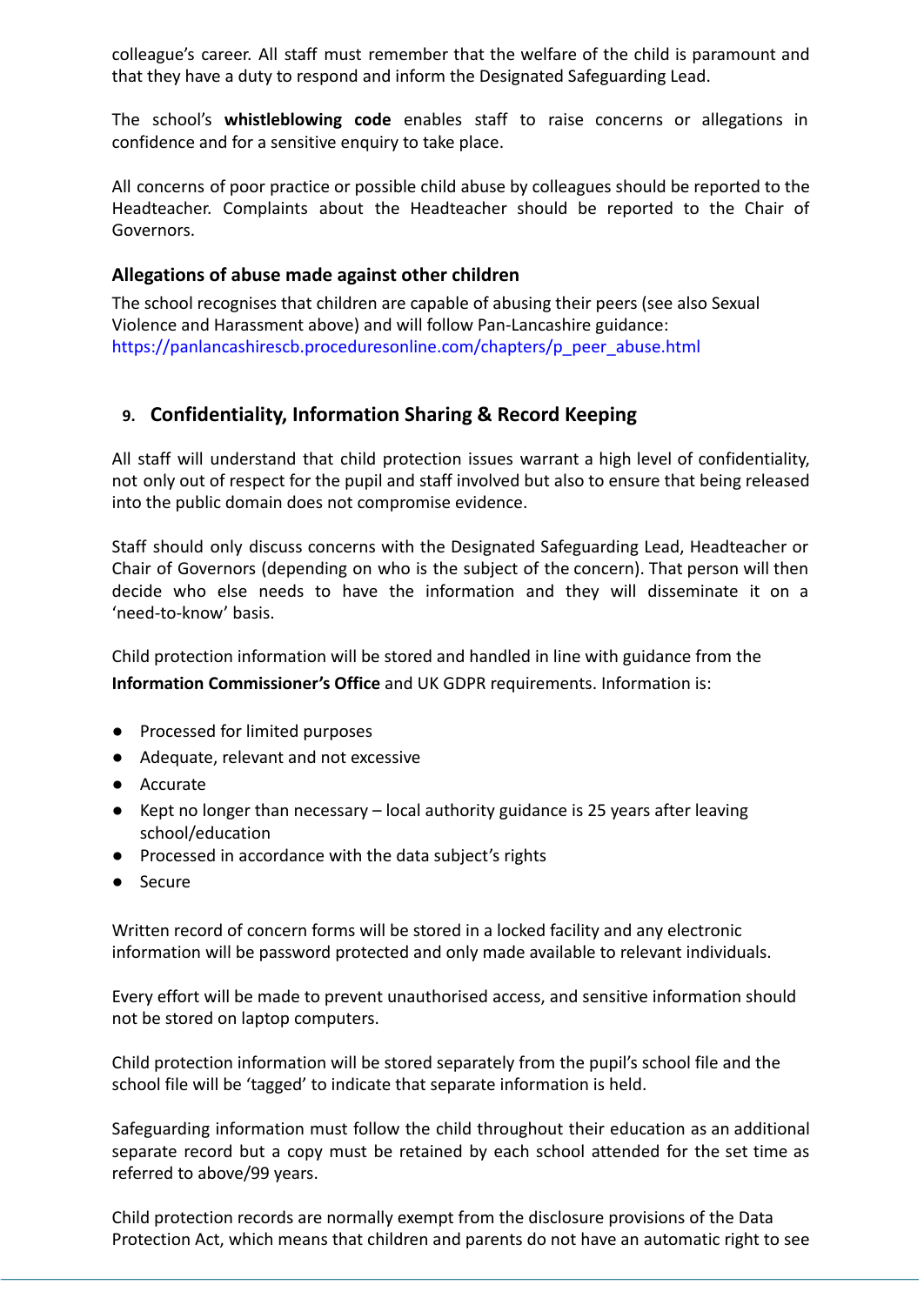them. If any member of staff receives a request from a pupil or parent to see child protection records, they will refer the request to the Head Teacher or DSL.

As highlighted in Keeping Children Safe in Education, the Data Protection Act does not prevent school staff from sharing information with relevant agencies, where that information may help to protect a child.

The school's policy on confidentiality and information-sharing is available to parents and pupils on request.

The school policy will reflect the Pan-Lancashire arrangements on Information Sharing and Confidentiality:

[http://panlancashirescb.proceduresonline.com/chapters/p\\_info\\_share\\_confident.html](http://panlancashirescb.proceduresonline.com/chapters/p_info_share_confident.html)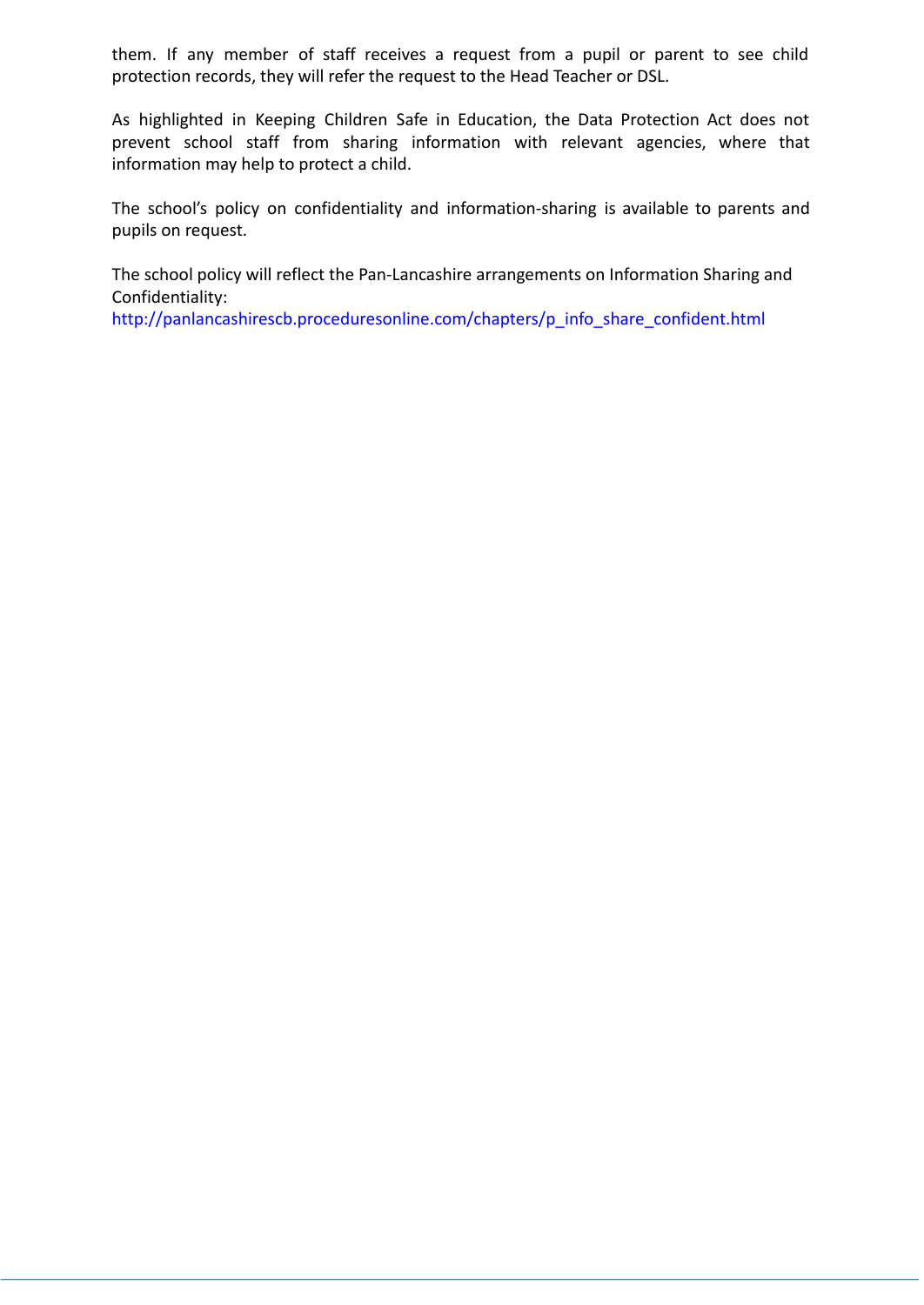## **10. Policies that offer additional safeguarding**

**information/links: <https://witton.atctrust.org.uk/information/policies/>**

## **<https://witton.atctrust.org.uk/statutory-information/>**

- Confidentiality & Information Sharing
- Physical intervention and the use of reasonable force
- Personal and Intimate Care
- Visitors and Contractors
- **SEND Policy**
- Health and Safety, including community use of school buildings
- Health and Wellbeing
- [Complaints procedure](https://atctrust.org.uk/wp-content/uploads/AtC-Complaints-Policy-2021.docx)
- Anti-bullying
- [Online Safety Policy](https://witton.atctrust.org.uk/wp-content/uploads/E-Learning-and-E-Safety-Policy-2018.pdf)
- [School attendance Policy](https://witton.atctrust.org.uk/wp-content/uploads/2021/02/Attendance-Policy-January-2020-RWJEC.docx.pdf)
- Considering applications for discretionary leave of absence during term time
- Appropriate physical contact
- [Whistleblowing](https://atctrust.org.uk/wp-content/uploads/AtC-Whistleblowing-policy-Nov-2020-5.pdf)
- Education Health Care Plan
- [Behaviour Policy](https://witton.atctrust.org.uk/wp-content/uploads/2020/10/Behaviour-Policy-September-2020.pdf)
- Missing from education
- Safer recruitment
- Managing allegations
- Workforce Development and Training
- Grievance and disciplinary
- Educational Visits
- Managed moves and alternative provision
- Work Experience
- Private Fostering
- **[Data Protection](https://atctrust.org.uk/wp-content/uploads/Data-Protection-Policy-FINAL.docx)**
- ICT Security
- [Children In Our Care](https://witton.atctrust.org.uk/wp-content/uploads/Children-in-Our-Care-Policy-2018.pdf)
- [School Remote Learning Policy](https://witton.atctrust.org.uk/wp-content/uploads/2021/01/Witton-Park-Remote-learning-policy-2020-1.pdf)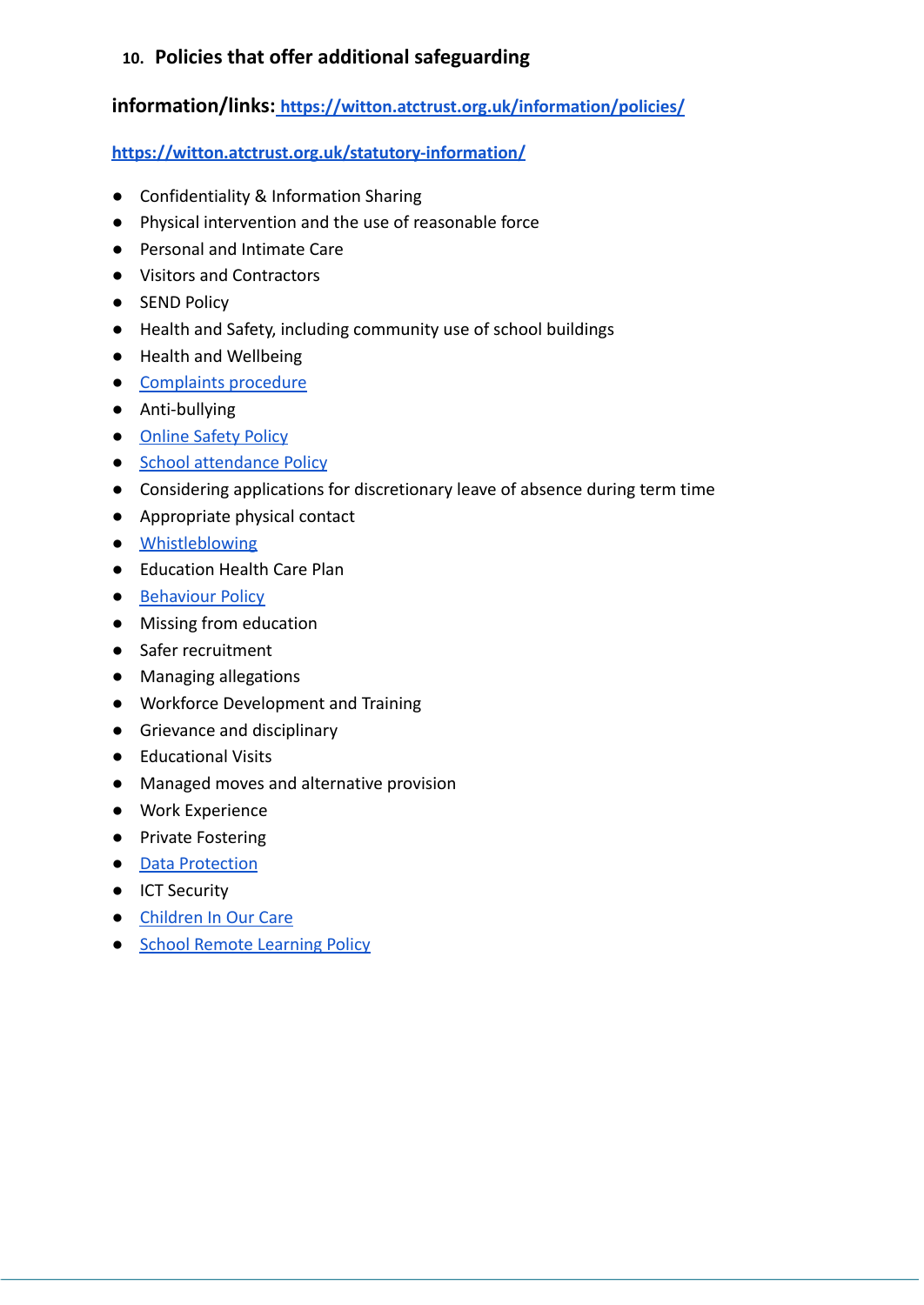## **11.Appendix A: Working Well with Children and Families in Lancashire – Levels of Need**

Parts 1 and 2 of Working Well with Children and Families in Lancashire provide guidance to assist all those whose work brings them into contact with children, young people and their families (including the unborn child) to identify the level of help and protection required to ensure children grow up in circumstances that achieve their best outcomes.



Lancashire 0300 123 6720; Blackpool 01253 477299; Blackburn with Darwen 01254 666400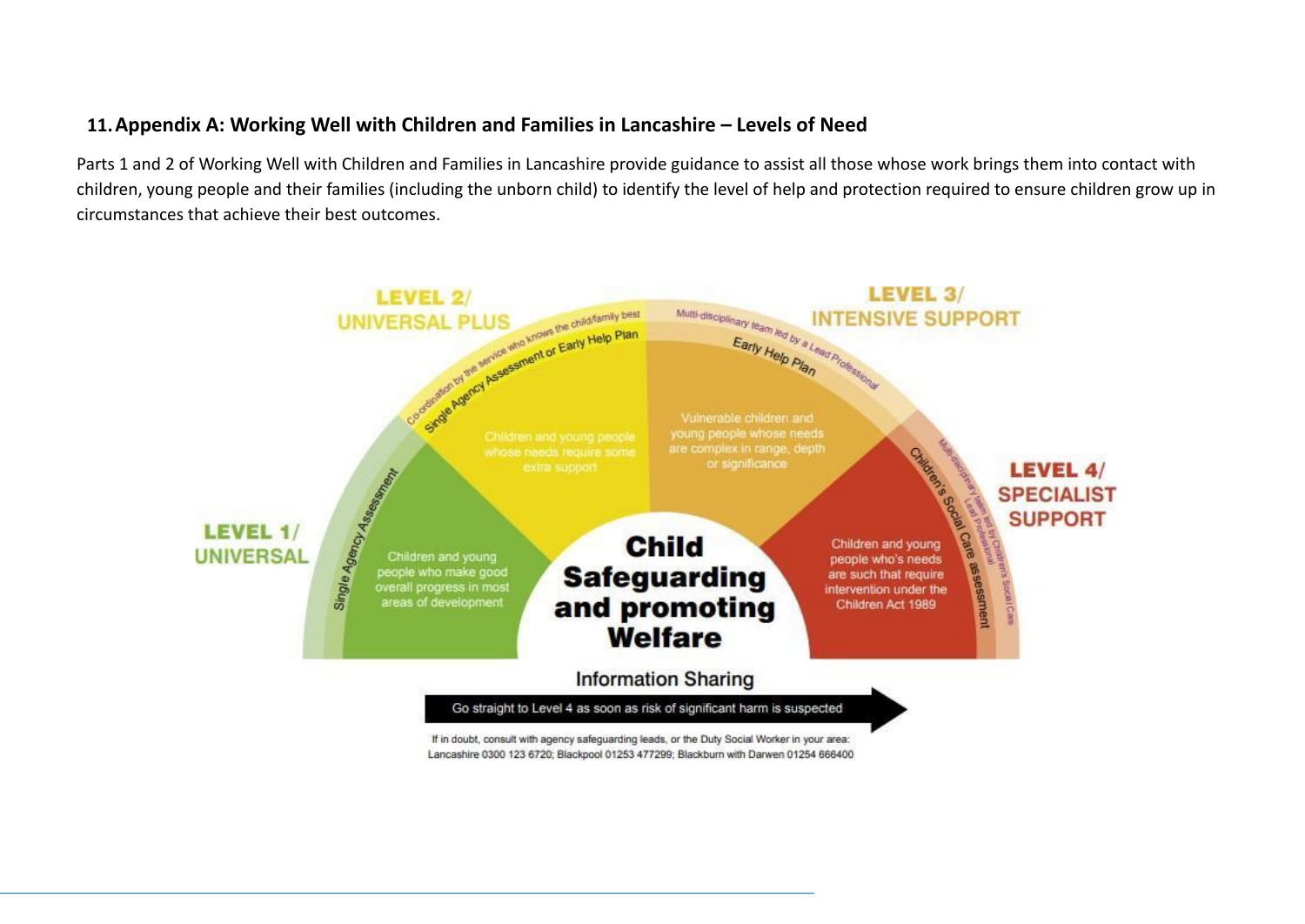#### **Level 1 needs - Universal**

● **Most** children, young people and families will experience challenges in their lives that impact on their wellbeing. **Most** families will be able to weather these challenges (are resilient to them) either without help from services, or with advice, guidance and support from universal services, including empathy and understanding.

#### **Level 2 needs - Universal Plus**

● **Some** children, young people and families will need support from people who know them well and have established relationships with them to meet some challenges where advice and guidance has not been enough to help the family achieve change or where a child or young person needs additional support to help them to thrive.

#### **Level 3 needs - Intensive**

● **A small number** of children, young people and families will experience significant difficulties and will need coordinated support from experts working with them to find sustainable solutions that reduce the impact of challenge on the wellbeing and development of children and young people.

#### **Level 4 needs - Specialist**

● In **exceptional** cases families need specialist, statutory support that is designed to maintain or repair relationships and keep families together wherever possible. In some very specific circumstances, the needs are so great that children need to be away from their family to ensure that they are protected from harm and in these circumstances the local authority becomes their "corporate parent".

Each local authority area covered by Working Well with Children and Families in Lancashire has its own Part 3 which sets out local services and how these can be accessed. All of the documents can be accessed here: [https://panlancashirescb.proceduresonline.com/chapters/p\\_work\\_well\\_chfam.html](https://panlancashirescb.proceduresonline.com/chapters/p_work_well_chfam.html)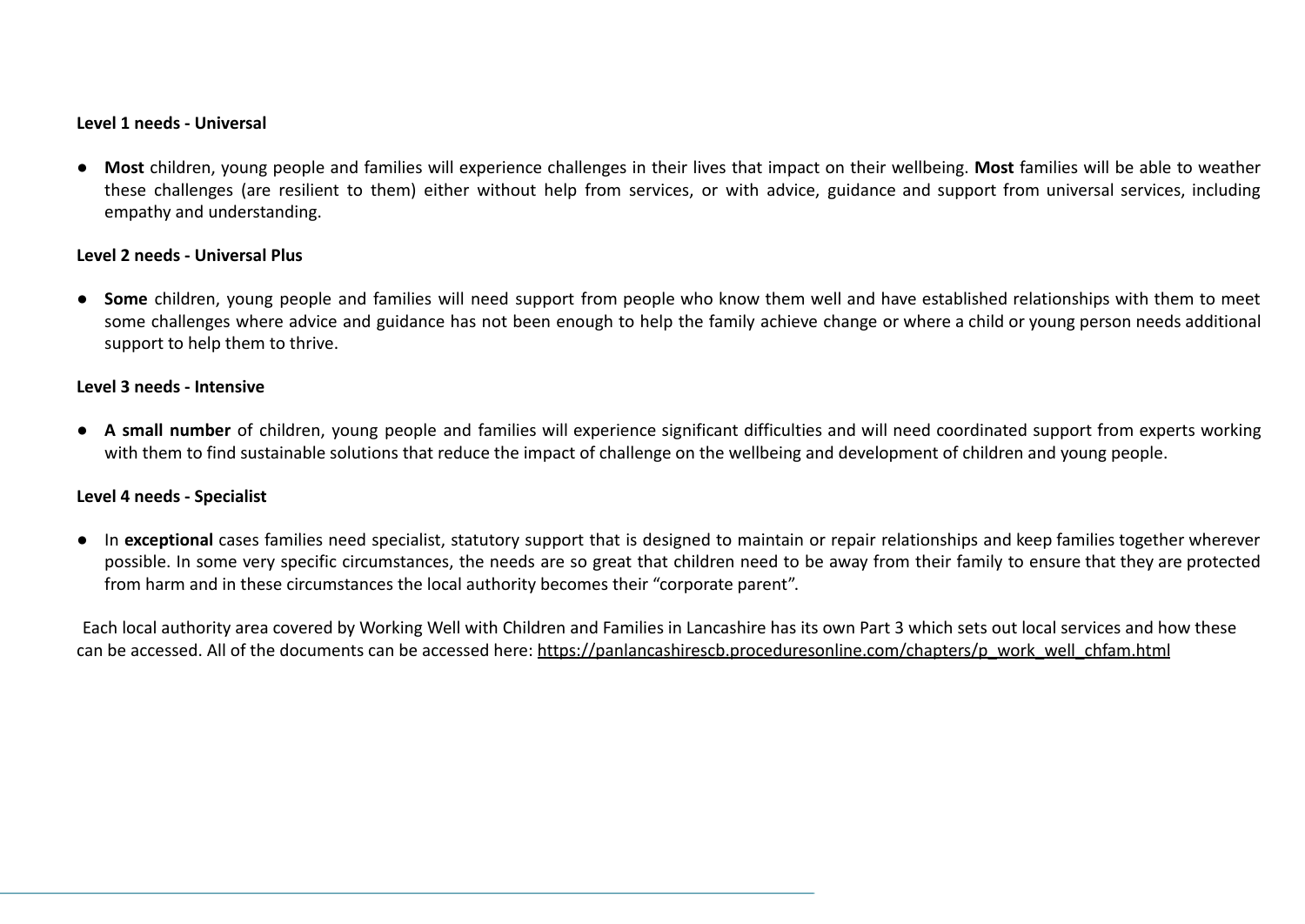## **12. Appendix B: Suggested Single Central Record Template**

<span id="page-23-0"></span>

| Identity |         |                            |                     | Qualifications                        | Prohibition<br>from<br>teaching or<br>management<br>check<br>(section 128) | List<br>99/Barred<br>List check | DBS/enhanced                 |                              | Child Care<br>Regulations<br>2009 check | Right to<br>work in the<br><b>UK</b> | Overseas<br>criminal<br>records<br>checks |                              |
|----------|---------|----------------------------|---------------------|---------------------------------------|----------------------------------------------------------------------------|---------------------------------|------------------------------|------------------------------|-----------------------------------------|--------------------------------------|-------------------------------------------|------------------------------|
| Name     | Address | Date<br>of<br><b>Birth</b> | Evidenced<br>& date | Qualifications<br>required:<br>yes/no | Qualifications<br>evidenced:<br>yes/no & date                              | Check<br>evidenced &<br>date    | Check<br>evidenced<br>& date | Check<br>evidenced<br>& date | Disclosure<br>Number                    | Check,<br>evidenced<br>&date         | Check<br>evidenced<br>& date              | Check<br>evidenced &<br>date |
|          |         |                            |                     |                                       |                                                                            |                                 |                              |                              |                                         |                                      |                                           |                              |
|          |         |                            |                     |                                       |                                                                            |                                 |                              |                              |                                         |                                      |                                           |                              |
|          |         |                            |                     |                                       |                                                                            |                                 |                              |                              |                                         |                                      |                                           |                              |
|          |         |                            |                     |                                       |                                                                            |                                 |                              |                              |                                         |                                      |                                           |                              |
|          |         |                            |                     |                                       |                                                                            |                                 |                              |                              |                                         |                                      |                                           |                              |
|          |         |                            |                     |                                       |                                                                            |                                 |                              |                              |                                         |                                      |                                           |                              |
|          |         |                            |                     |                                       |                                                                            |                                 |                              |                              |                                         |                                      |                                           |                              |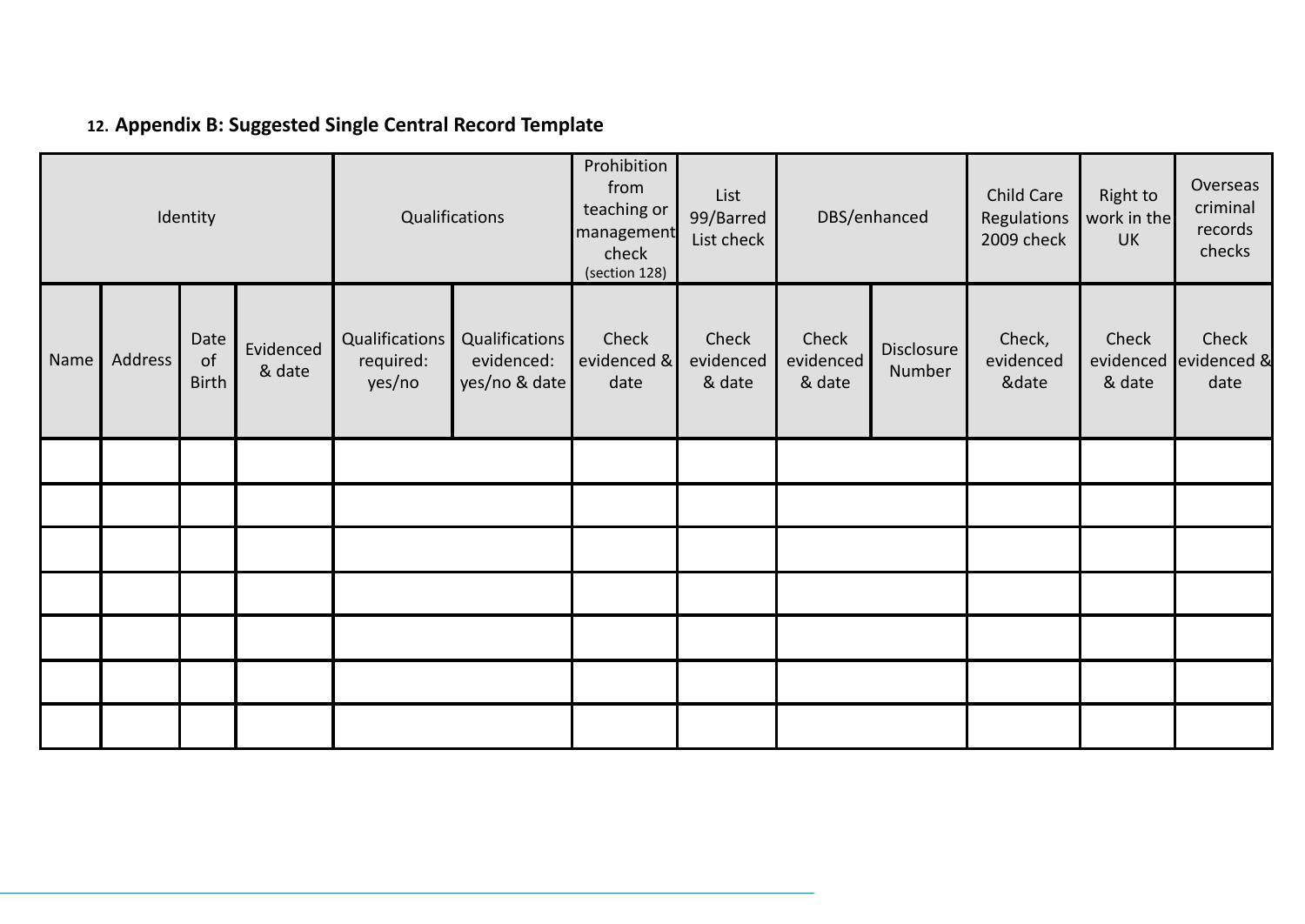## **13. Appendix C: Safeguarding processes during COVID-19**

Where COVID-19 measures are in place nationally, all requirements and principles in Keeping Children Safe in Education (KCSIE) statutory guidance remain in force and will be followed. The processes by which regulations are adhered to may change within school and below is a brief outline of the changes affecting Witton Park Academy and its pupils.

Safeguarding and promoting the welfare of children is statutorily defined as: protecting them from maltreatment; preventing impairment of their health or development; ensuring they grow up being provided with safe and effective care; and action is taken to enable them to have the best outcomes. The duty to undertake this role has not changed with the COVID-19 regulations and so all teaching professionals continue to have a duty to identify safeguarding concerns, share information, work together with other agencies and provide support to the child and family.

**Safeguarding Leads & Deputies:** Where school remains open or where pupils attend an alternative site such as a 'hub' the DSL and deputy DSL will attend as part of a wider rota of staff, and in addition will be available daily on-call.

#### **Designated Safeguarding Lead for Witton Park Academy : Helen Cook Deputy Designated Safeguarding Lead for Witton Park Academy : Stacey Marks Hub during periods of school closure: [hcook@wittonpark.org.uk](mailto:hcook@wittonpark.org.uk)**

**Safeguarding of Pupils:** The school will continue to review the circumstances of all its pupils on roll; those in school and those being cared for at home. For those in school due to their vulnerabilities, there will be regular contact with the child's social worker or key worker. For pupils attending school for childcare as their parents/carers are key workers, the school will monitor any concerns, unmet needs, and potential risk factors. For pupils not attending school, where prior to the COVID-19 measures there were indicators of safeguarding concerns, including those children with Child & Family Plans (CAFs), close monitoring of the child's welfare will be maintained and where concerns escalate, appropriate action will be taken to ensure services are provided in line with the Pan-Lancashire Continuum of Need and Response (CoNR). For children with School acting as Lead Professional for a CAF, School will ensure regular review of the child's plan is continued remotely.

Where children are attending school due to vulnerabilities or where parents/carers are key workers, attendance will be monitored as normal and non-attendance followed up with parents/carers and social workers/key workers as appropriate.

For all children attending school, emergency contact details for parents/carers will be regularly reviewed as these may change during the COVID-19 period.

Where the school receives Operation Encompass notifications, normal welfare checks will continue and advice sought from Children Advice and Duty Service (CADS) where appropriate. In countries with earlier COVID-19 experience, they have reported nearly a doubling of police reported domestic abuse incidents during the periods of lockdown.

Further advice and support will be sought from the WISH Centre (01254 260465) where required.

Our Online Safety expectations must be adhered to when online learning. Parents must supervise their child's learning online so that anyone posing a threat online can be detected, reported and deterred. Parents should report any concerns to: **[hcook@wittonpark.org.uk](mailto:hcook@wittonpark.org.uk)**

**School Workforce:** The Single Central Record (SCR) will be updated and maintained during the COVID-19 period. All regulations on the appointment and induction of new staff and volunteers will continue to be followed.

**Information Sharing: T**he normal guidelines on the sharing of information remain in force during the COVID-19 period.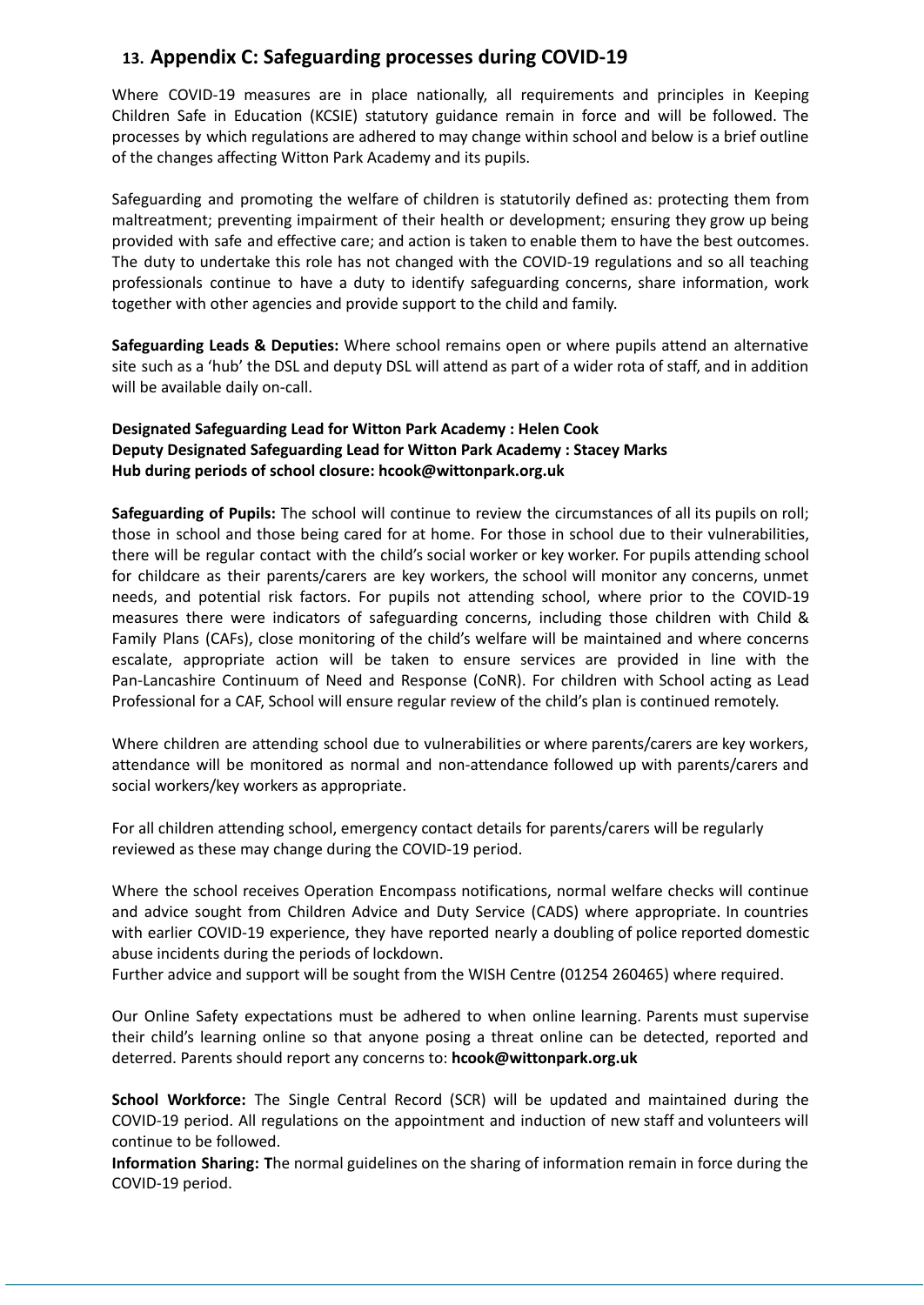Where school receives safeguarding notifications or welfare queries (CADS, Operation Encompass, MARAC etc), schools will respond to these during the COVID-19 period.

Where a child is attending childcare in a hub school, Witton Park Academy will share these notifications and queries with the hub school and the respective DSLs work together to respond and safeguard the child. Both schools will record information received, shared and action taken.

The hub school will share a full copy of their safeguarding record with Witton Park Academy so that they can retain a record of all actions taken to safeguard the child. For complex cases and where ongoing safeguarding concerns remain, a face-to-face handover between DSLs will take place to ensure records are fully understood and there is clarity of what further needs to be done to safeguard the child.

**Information Governance:** All new and additional activities during the COVID-19 period will generate information and all the requirements to protect data in the Data Protection Act/GDPR remain in force. Where new or additional activities, like online learning create new data and its storage, school privacy policies will be updated to reflect this.

**Health and Development: P**reventing the impairment of a child's health or development remains a key part of safeguarding responsibilities. In these uncertain and fast-changing circumstances with COVID-19, there are concerns that the physical and mental health of children will be affected. During any period of School closure, School will keep in contact with all our children who are remote learning via **Google Classroom**, through emails or newsletters and in some cases, with phone calls. This will enable welfare to be monitored regularly and will ensure that School is fully informed of any unmet needs a child may have.

The DfE has set up a helpline and the contact details can be accessed at: [https://www.gov.uk/government/publications/covid-19-safeguarding-in-schools-colleges-and-other](https://www.gov.uk/government/publications/covid-19-safeguarding-in-schools-colleges-and-other-providers/coronavirus-covid-19-safeguarding-in-schools-colleges-and-other-providers) [-](https://www.gov.uk/government/publications/covid-19-safeguarding-in-schools-colleges-and-other-providers/coronavirus-covid-19-safeguarding-in-schools-colleges-and-other-providers) [providers/coronavirus-covid-19-safeguarding-in-schools-colleges-and-other-providers](https://www.gov.uk/government/publications/covid-19-safeguarding-in-schools-colleges-and-other-providers/coronavirus-covid-19-safeguarding-in-schools-colleges-and-other-providers)

**[https://www.lancashiresafeguarding.org.uk/media/19247/safer-remote-learning-2020\\_4720.pdf\]](https://www.lancashiresafeguarding.org.uk/media/19247/safer-remote-learning-2020_4720.pdf)**